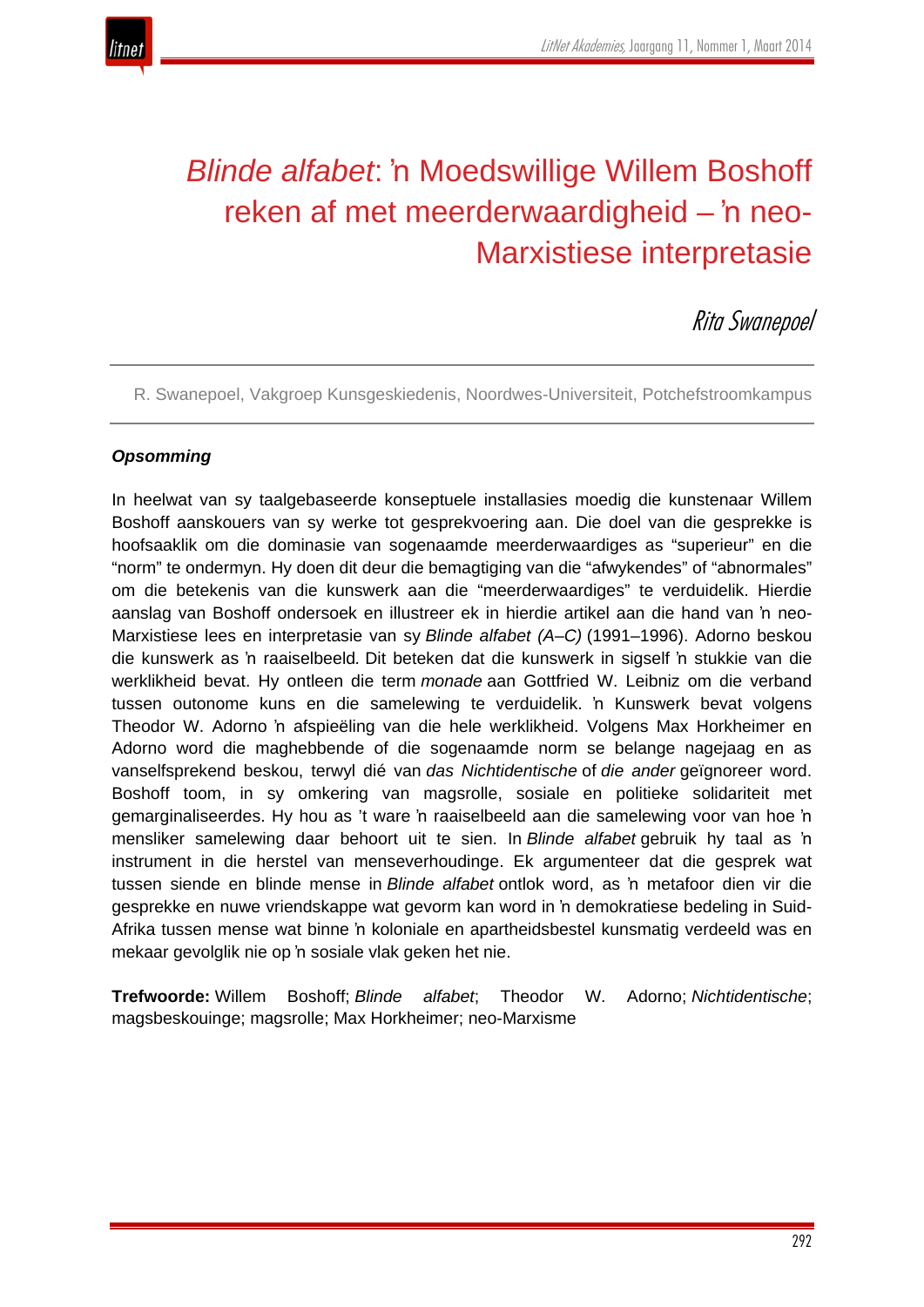

#### *Abstract*

# *Blind alphabet***: A mischievous Willem Boshoff gets even with superiority – a neo-Marxist interpretation**

In many of his language-based conceptual installations the artist Willem Boshoff's focus is on bringing about conversation, especially between social groups that do not communicate with one another easily or often. The aim of these conversations is primarily to undermine the domination of so-called superiors or "normal people" as the norm for society. He does so by empowering the "deviant" or "abnormal" people, in this case the blind, to explain the meaning of the work of art to their "superiors", people who can see.

I illustrate this attempt of the artist by way of a reading and interpretation of one of Boshoff's language-based installations, *Blind alphabet (A–C)* (1991–1996).The title of the installation seems strange because it implies that the installation is made for the most unlikely visitors to an art gallery or museum, namely the blind. However, the text in Braille on the covers of the containers in which the small sculptures are placed makes Boshoff's intention clear: the text can be read only by people who know Braille. To be able to read the text the blind people have to touch the work of art. Because they are not usually regular visitors to an art gallery, they may be unaware of the fact that they are actually flouting an unwritten "law" or convention in art galleries, namely not to touch the exhibited works of art. They also cannot see the "do not touch" notices that the artist deliberately placed on the walls of the gallery. Therefore they (obviously) ignore them. Not only do the blind touch the Braille text to be able to read it, but because they do not see the notices, they also open the containers and pick up the small wooden sculptures to explore them by touching them. Because of the "do not touch" notices on the wall the blind are privileged above the "normal" visitors of the gallery who can see and read the notices that they may not touch the installation. It is expected from sophisticated viewers of works of art to assimilate art visually and not by touch.

In this installation the artist suspended a number of the traditional conventions in the art world. Normally art galleries are accessible only to people who can see. An interest in art is a prerequisite, as well as a certain educational profile and an insight into visual literacy. Furthermore, in the presence of "masterpieces" created by so-called geniuses, an atmosphere of dignified silence is expected. But as stated above, Boshoff's focus is to bring about conversation. By empowering the blind to read and interpret the installation, he further undermines the well-known modernist assumption that only the so-called "knowledgeable experts" are equipped to interpret works of art.

The reading and interpretation of Boshoff's installation are undertaken within the framework of the critical theory of the neo-Marxists, as this theory offers the most comprehensive theoretical framework for dealing with the marginalisation and memories of *das Nichtidentische* after World War Two. Although neo-Marxism was initially focused on *das Nichtidentische* within the context of the Holocaust during the Second World War, this theory can fruitfully be applied to this installation of Boshoff's in which he deals with the memories of marginalisation of blind people in society.

In Adorno's view works of art are thoroughly historically determined. He argues that the history of society is sedimented in the material, the constellations and the form elements of works of art. What is meant by this is that the artistic material which an artist (in this case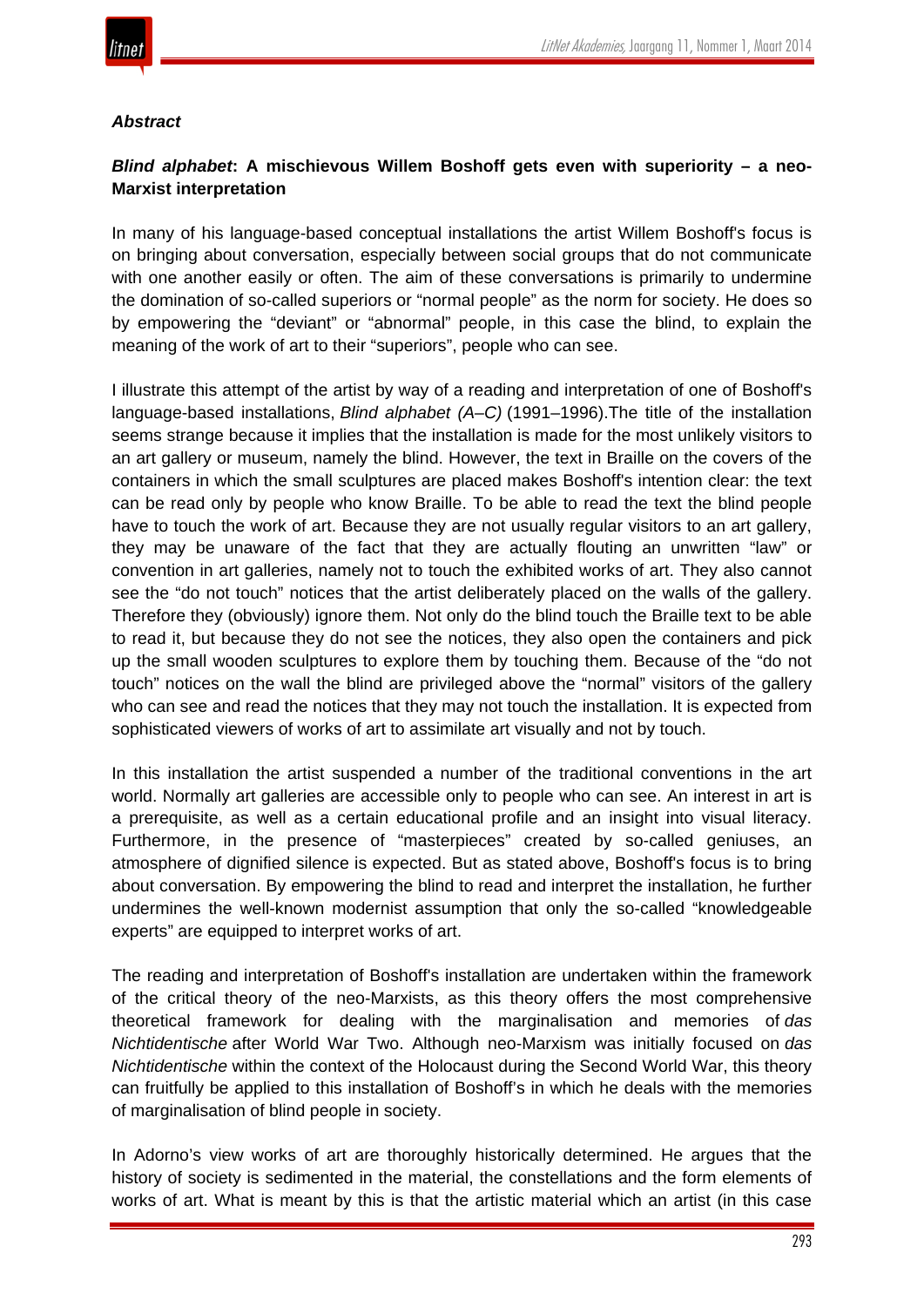

Willem Boshoff) utilises, is not only words, Braille language and small wooden sculptures, but it is *everything* that is preformed by the history that the artist uses. Because history sediments in the material, and because the material of a work of art is taken from reality, but in a fragmented fashion, the work of art becomes a *monad.* Adorno borrows this term from Gottfried W. Leibniz to explain the relationship between autonomous art and society. Adorno states that a work of art is autonomous and windowless, because the work of art has no links to, or relationships with, recognisable reality or with other works of art. He also views a work of art as a *montage*,because a work of art always contains only a fraction of reality. According to Adorno artworks are enigmas. They contain the potential for the solution. This solution is not objectively given, but is subjectively mediated in works of art. Therefore, a work of art is a picture puzzle (*Vexierbild*), but a puzzle that has to be solved. The puzzle is constituted in such a fashion that it causes vexation.

Max Horkheimer and Adorno state that in societies the particular interests of the so-called superior or "normal" people are always aimed at and generalised across the whole of society and imposed on all the people of the society. Therefore, the interests of *das Nichtidentische* as the other are usually or often ignored. The artist, in his reversal of power roles in *Blind alphabet*, shows social and political solidarity with the marginalised people, the blind. He holds up a picture puzzle as a mirror in front of society, indicating how a more humanitarian society could come about. In *Blind alphabet* Boshoff uses language as an instrument in the redress of social and human relationships. In their interactions with the work of art the viewers of *Blind alphabet* gain insight into the way in which "normal" people often behave and in the process often cause humiliation to the blind. In this regard Adorno's words, "suffering remains foreign to knowledge", are applicable. Adorno further argues that art is expressive when that which is objective speaks in a subjectively mediated way, whether with sadness, energy, or longing. That is why expression is suffering's countenance of artworks.

I argue that the philosophical idea and intention of Boshoff in *Blind alphabet* is his artistic interpretation in which he delivers immanent critique on uneven power relationships. By reversing power relationships the people who were formerly in need of help are now able to help the so-called "normal" and "educated" people by interpreting the installation for them. With *Blind alphabet* the artists shows his sensitivity for the marginalised people in society.

I further argue that the conversation that takes place between the blind and the sighted in *Blind alphabet* serves as a metaphor for conversations and new friendships that could be formed between different social groups in a democratic South Africa.

**Keywords:** Willem Boshoff; *Blind alphabet*; Theodor W. Adorno; *Nichtidentische*; power relationships; power roles; Max Horkheimer; neo-Marxism

## **1. Inleiding**

Die Suid-Afrikaanse konseptuele kunstenaar Willem Hendrik Boshoff (geb. 1951), stel dit onomwonde op sy webtuisblad dat hy doelbewus mense wat gewoonlik weinig begrip vir mekaar se ervarings en leefwêrelde het, tot gesprekvoering manipuleer (Boshoff 2009). Hierdie gesprekke is spesifiek daarop gerig om tradisionele magsposisies en -rolle van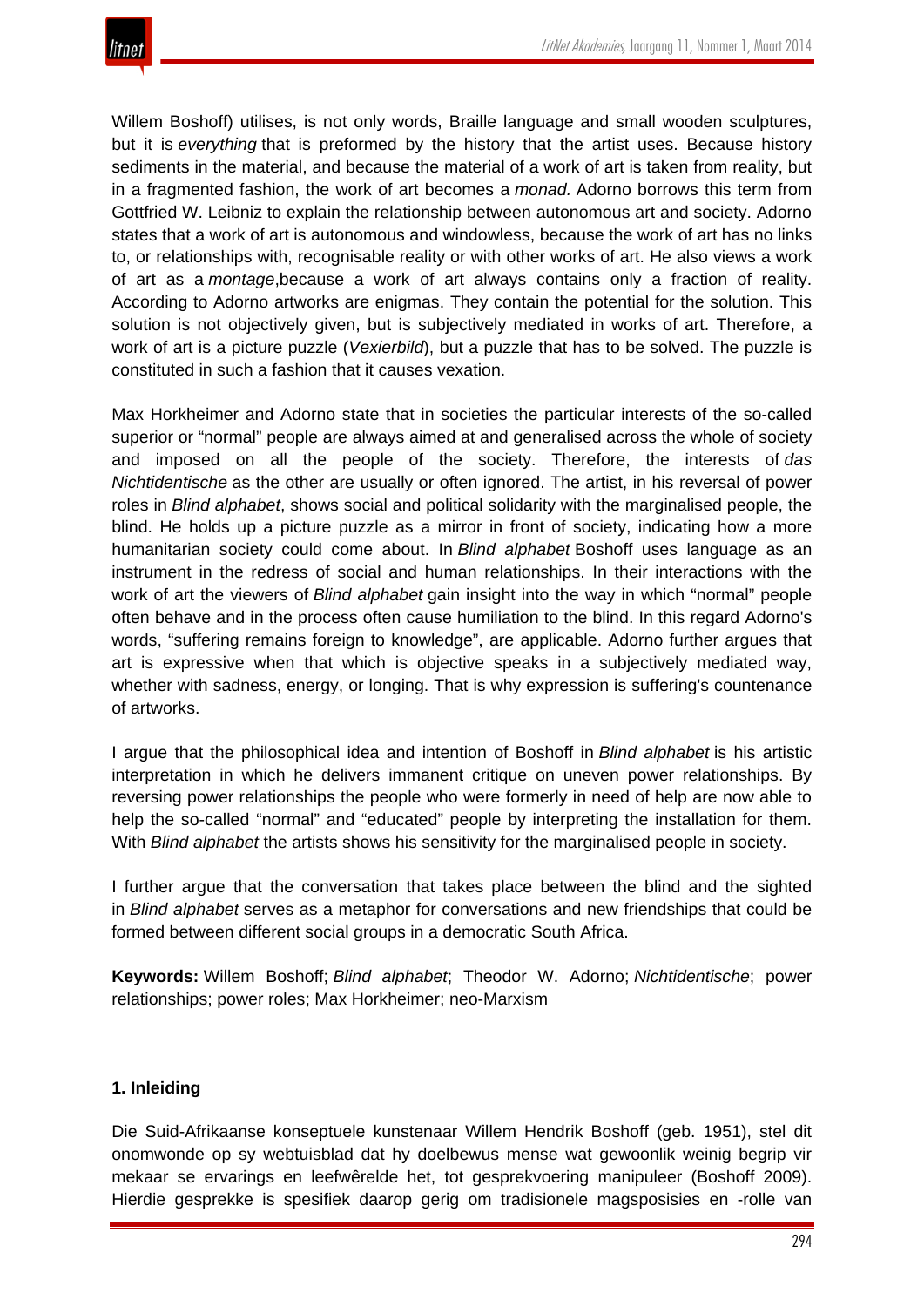

"meerderwaardiges" as die sogenaamde norm, en die *ander* of "afwykings van die norm", om te ruil. Sodoende word die "superieures" in 'n ondergeskikte posisie geplaas ten opsigte van die "afwykende *ander*", aangesien die "meerderwaardiges" die installasie nie kan ontsluit sonder die hulp van die "minderwaardiger" blindes nie*.* Boshoff lewer in werke soos *Blinde alfabet (A–C)* (1991–1996) geen sedepreke nie, maar reken op 'n slim-subtiele manier met meerderwaardigheid af. Dit is hierdie onnutsige en moedswillige werkwyse van die kunstenaar wat Snyman (2001) noop om in sy bespreking van Boshoff se werk Beardsley  $(1960)^1$  2002:238) se "fooling around with meanings" op te roep.

In hierdie artikel ondersoek en illustreer ek bogenoemde omruiling van magsrolle aan die hand van 'n neo-Marxistiese lees en interpretasie van die kunstenaar se *Blinde alfabet (A– C)* (1991–1996). My motivering vir 'n neo-Marxistiese raamwerk spruit daaruit dat die Frankfurter-skool se kritiese teorie die omvattendste teoretiese raamwerk bied vir 'n ondersoek oor herinneringe aan die aantasting van die menswaardigheid en benadeling van *das Nichtidentische* na die Tweede Wêreldoorlog. Alhoewel die neo-Marxisme gefokus is op *das Nichtidentische* binne die konteks van die vervolging van die Jode tydens die Tweede Wêreldoorlog, bied hierdie teorie 'n sinvolle metodologiese dialektiek vir die interpretasie van Boshoff se installasie waar die bemagtiging van die sogenaamde abnormales of afwykendes bo siende mense as die norm uitgebeeld word.



**Figuur 1. Boshoff, Willem.** *Blinde alfabet (A–C),* **(1990). Hout, staal en aluminium, Braille-teks. Installasie-afmetings veranderlik. Hoogte van elke houer 73,5 cm. MTN-Kunsversameling.**

Adorno ([1966b] 2004:161) beskou die kunswerk as *montage* en as 'n raaiselbeeld.<sup>2</sup> Met *montage* bedoel hy iets wat die kunswerk toelaat om 'n stukkie van die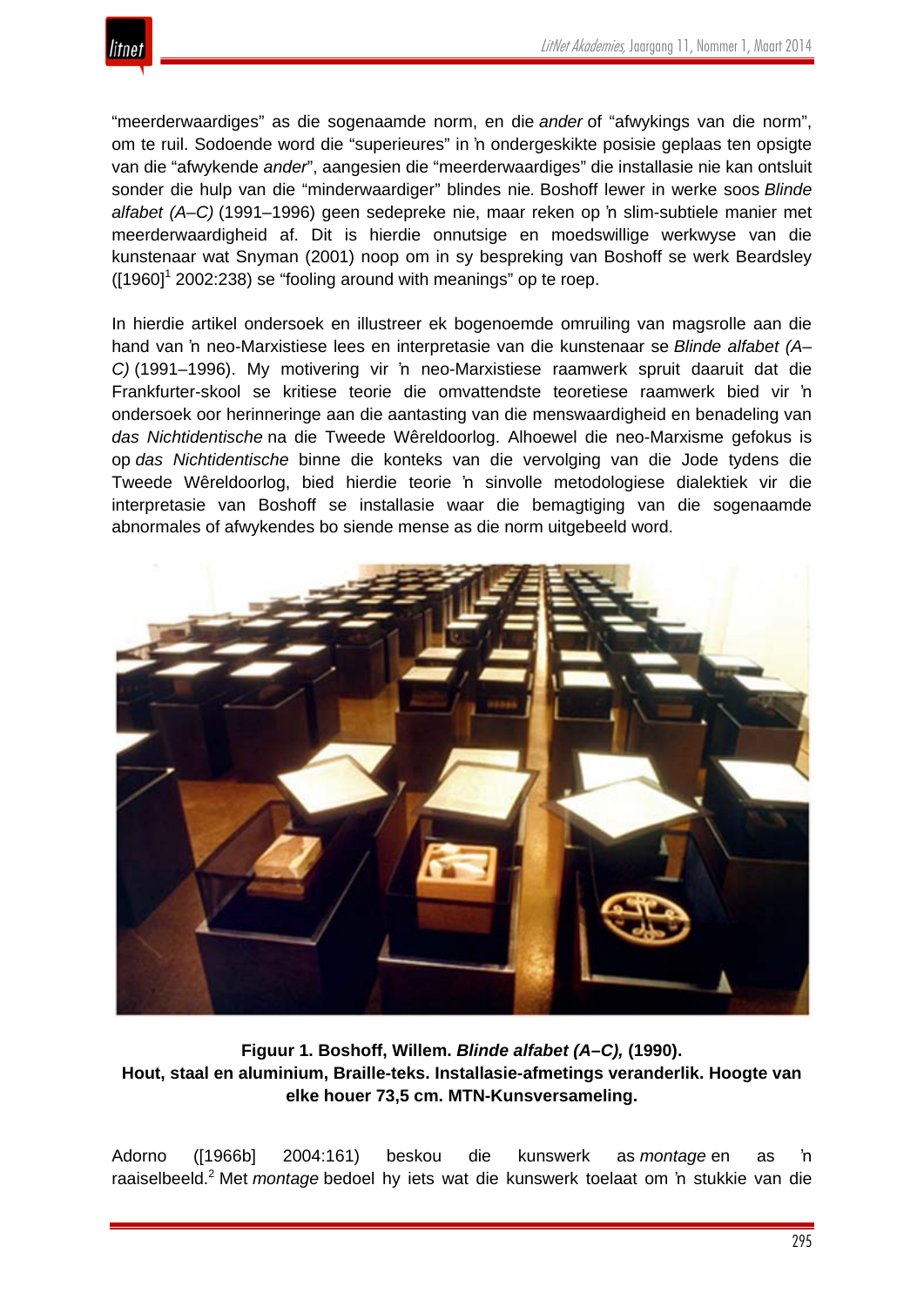

werklikheid te bevat. Met 'n raaiselbeeld word metafories uitdrukking gegee aan 'n geheelbeeld waarin dele van die geheel op 'n versteekte wyse geopenbaar word.

In niks minder streng terme nie is kunswerke raaiselagtig. Hulle bevat die potensiaal van die oplossing, maar die oplossing word nie objektief aangebied nie. Elke kunswerk is 'n raaiselbeeld, 'n legkaart wat aanmekaar gesit moet word. Hierdie legkaart is op so 'n wyse saamgestel dat dit as 't ware 'n ergernis of 'n irritasie bly [...]. (Adorno [1966b] 2004:161; my vertaling)

In die bespreking van Boshoff se *Blinde alfabet* sal ek aantoon hoe die kunstenaar in sy omkering van magsrolle sosiale en politieke solidariteit met gemarginaliseerdes toon en hoe hy as 't ware 'n raaiselbeeld aan die samelewing voorhou van hoe 'n mensliker samelewing daar behoort uit te sien. In ooreenstemming met Fanon ([1952] 1986:31) se opmerking "die persoon aan wie die taal behoort, is ook die besitter van die wêreld wat deur die taal uitgedruk en geïmpliseer word" (my vertaling), sal ek die aandag daarop vestig hoe Boshoff taal as materiaal gebruik en hoe hy, juis in 'n spel daarmee, taal as 'n instrument van vervreemding van sy mag ontneem en dit aanwend as 'n instrument in die herstel van menseverhoudings.

Ek argumenteer dat die gesprekke wat tussen siende en blinde mense in *Blinde alfabet* ontlok word, as 'n metafoor dien vir die gesprekke en nuwe vriendskappe wat in 'n demokratiese bedeling in Suid-Afrika tot stand kan kom tussen mense wat binne 'n koloniale en apartheidsbestel kunsmatig verdeeld was. In hierdie bedelings het bevolkingsgroepe geïsoleerd en sonder noemenswaardige sosiale of kulturele kontak bestaan en weinig begrip vir mekaar se ervarings en leefwêrelde getoon. Hierteen reageer Willem Boshoff op 'n artistieke wyse.

Eerstens word 'n beskrywing van *Blinde alfabet (A–C)* gebied. Dit word opgevolg deur 'n uiteensetting van die teoretiese raamwerk en kernbegrippe waarvolgens die installasie gelees en geïnterpreteer word. Die artikel sluit af met 'n samevatting van die hoofargumente en gevolgtrekkings met betrekking tot die sosiale waarheidsinhoud van Boshoff se installasie.

## **2. Beskrywing van die installasie**

*Blinde alfabet, A-C* (1990, onvoltooid) is 'n voorbeeld van een van die talle installasies waarin die kunstenaar se liefde vir taal, sy worsteling met magskwessies, asook sy aanskouersmanipulering tot gesprekvoering duidelik blyk. Vir dié reuse-installasie, waaraan die kunstenaar steeds deurlopend werk, het hy vir die alfabetletters A, B en C reeds 338 klein beeldhouwerke uit hout gemaak. Elke beeldhouwerk is ongeveer die grootte van 'n mens se handpalm.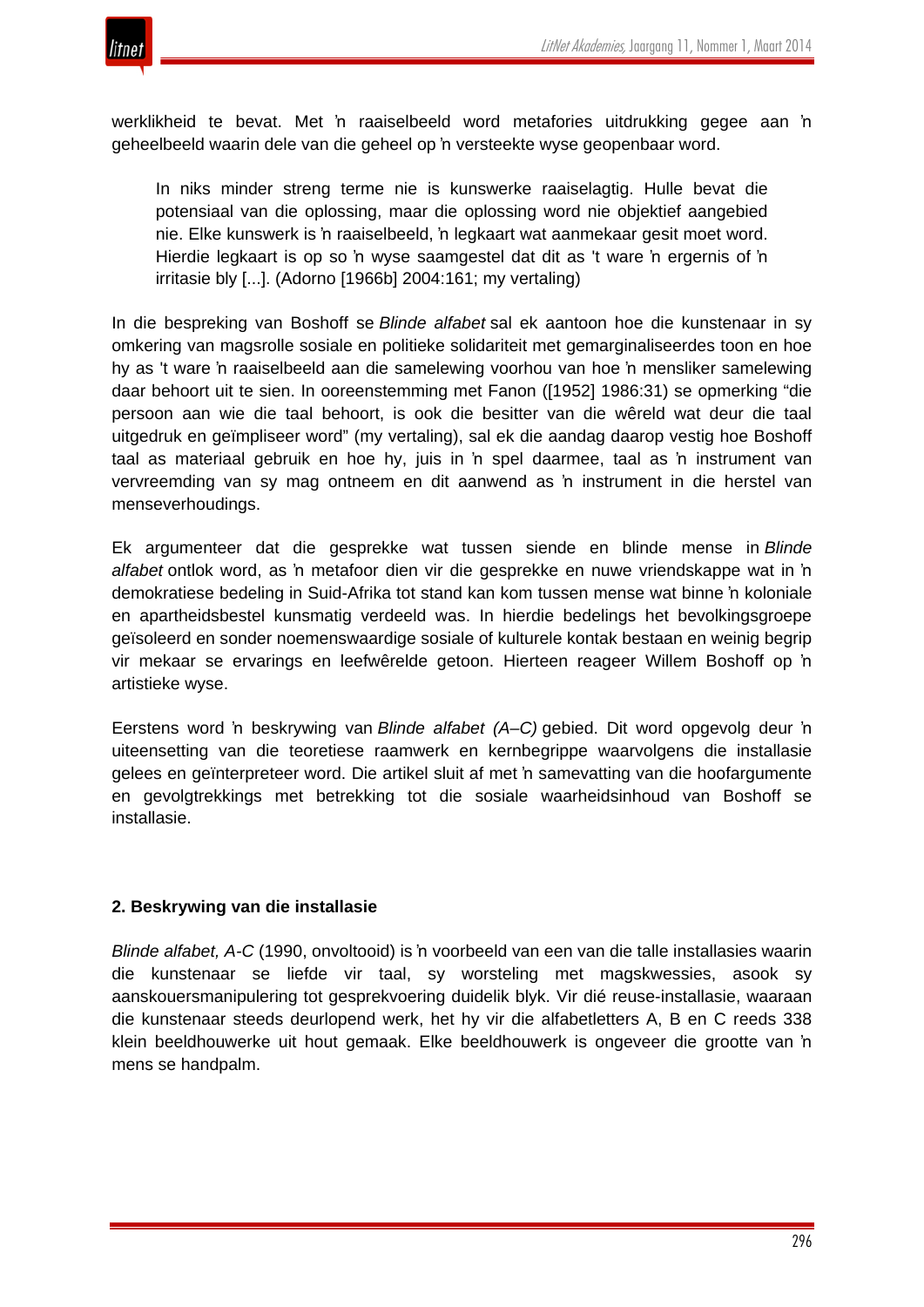



**Figuur 2. Boshoff, Willem.** *Blinde alfabet (A–C),* **(1990; onvoltooid). Voorbeelde van houtbeeldhouwerke.**

Vir elk van hierdie beeldhouwerke het hy 'n staalkassie laat maak wat heuphoogte op 'n voetstuk staan sodat die aanskouer van bo af na die kunswerke kyk. Op die deksels van die staalkassies is aluminiumstroke aangebring met Braille in reliëfletters daarop. Die Brailleteks bevat onbekende, moeilike en selfs argaïese Engelse woorde. Die aluminiumstroke met teks maak dit boonop moeilik om die klein beeldhouwerke binne-in die houers te aanskou. Verder is in ooreenstemming met die konvensionele ongeskrewe reël van kunsgalerye kennisgewingborde aangebring wat besoekers verbied om aan enige van die kunswerke te raak.

Die teks in Braille bevat – soos 'n gewone verklarende woordeboek in alfabetiese volgorde – een woord (die *definiendum*) per deksel, gevolg deur die oorsprong van die woord en die (*definiens*) of betekenisverklaring daarvan (Boshoff 2009; Vladislavic 2005:58). Die konsep waarop die woord betrekking het, stel Boshoff voor deur middel van die beeldhouwerkies in hout. Teks en objek per houer is daarom aanvullend tot en verklarend van mekaar.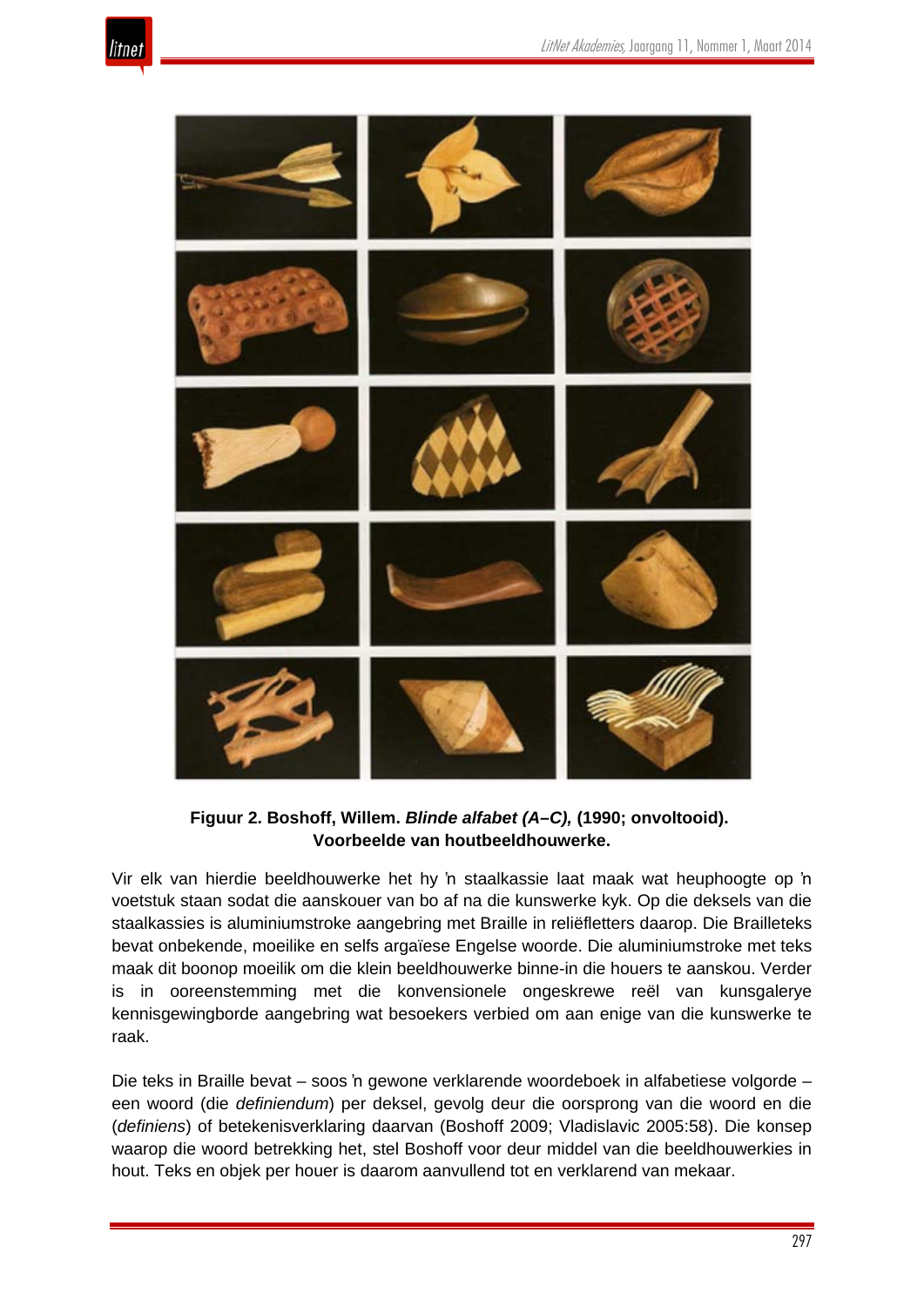



**Figuur 3. Boshoff, Willem.** *Blinde alfabet (A–C)***, (1990; onvoltooid). Voorbeeld van staalkas met brailleteks en beeldhouwerk**

Die 338 vreemde en argaïese woorde en die gelyke aantal handgemaakte houtbeeldjies is 'n aanduiding van die moeite, arbeid en navorsing wat die kunstenaar met sy konseptuele werke doen. Boshoff (2013) het die teks vir hierdie installasie begin ontwikkel vir 'n ander installasie wat hy reeds in 1999 voltooi het, naamlik sy *Dictionary of* "*perplexing English*"*.* Hierdie woordeboek bevat ongeveer 18 000 kort opstelle oor vreemde, min-gebruikte en interessante Engelse woorde wat so vreemd en moeilik is dat selfs Engelssprekende geleerdes sukkel om dit te verstaan of te verklaar. Vir hierdie taak het hy ongeveer 200 woordeboeke, asook al 25 volumes van die *Oxford English Dictionary*, woord vir woord deurgewerk om al die onbekende en misterieus-klinkende woorde te kan opspoor.

## **3. Teoretiese begronding**

'n Sleutelfilosofiese probleem wat Theodor W. Adorno deurlopend in sy geskrifte ondersoek, is die posisie van die *ander,* wat hy die nie-identiese (*das Nichtidentische*) noem*.* Volgens hom is dit die invloed van 'n positivistiese wetenskapsbeskouing se induktiewe benadering tot samelewings (as statiese gegewe verskynsels), wat bepaalde negatiewe gevolge inhou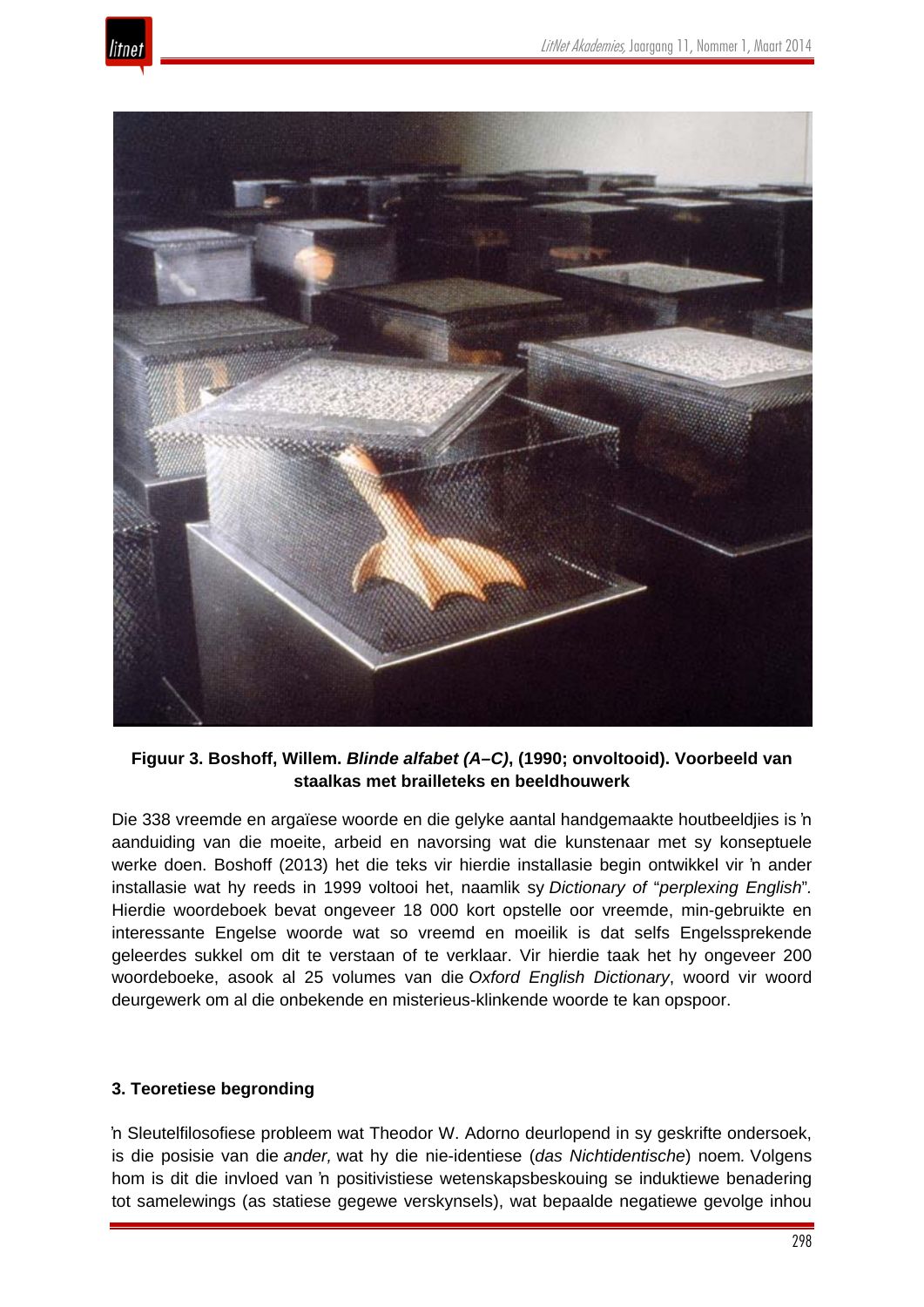vir *das Nichtidentische,* hulle wat nie tot die "normale" groep(e) behoort nie, maar wat die "afwyking van die norm" is (Adorno [1967] 2003a:26–7). Hierdie individue word beskou as "sosiale atome" wat volkome voorspelbaar en beheerbaar is. Adorno poog om die interaksie tussen die *self* en *das Nichtidentische* sonder enige reduksionisme te verduidelik.

Adorno ([1960] 2003b:17; [1951] 2003c:50; vgl. ook Horkheimer en Adorno [1947] 2002:28– 30) argumenteer dat 'n tipiese Westerse tradisie vereis dat die algemene, in teenstelling tot die besondere of die individuele, altyd reg is. Toegepas op die samelewing beteken dit dat die "algemene belange" in werklikheid die belange is van diegene wat beheer uitoefen oor die hulpbronne van die samelewing. In 'n belangrike opsig deel Adorno nog Marx se samesweringsteorie van die bourgeoisie teen die proletariaat. Adorno het wel erken dat die huidige kapitalisme al verby Marx se klasseteorie ontwikkel het. Die vroeëre proletariaat (vandag die massas) het belang begin kry by die instandhouding van die huidige winsmaakopset. Hulle het – onder andere deur moderne media en die vermaaklikheidsbedryf – geleer om hulle lewens te modelleer op die beelde van suksesvolles, die "sterre" en die entrepreneurs. Wat die massas dus eintlik doen, is om hulleself identies te maak aan iemand se idee van mens-wees, en diegene wat nie identies aan hierdie idee is nie, te marginaliseer, te onderdruk of te misken. Die voorbeeld wat Adorno in sy *Gesammelte Schriften* (1972 [8]:191) gebruik, is dié van die man wat skoene gaan koop. Indien die standaardnommer nie pas nie, is die verkoopsdame ongelukkig en vererg sy haar.

Hierdie dwang tot die vermeende gekonstrueerde veralgemening lei tot eenselwigheid en konformiteit. Mense dink hulle volg die "algemene mode" of die "universele simbool", terwyl hulle hulleself eintlik net herskep het na die beeld van 'n *veralgemeende* belang wat aan hulle voorgehou is. En dit is 'n onware beeld van mens-wees (vgl. Horkheimer en Adorno [1947] 2003:407–9; 415; 419). Hierdie onware beeld doen mense skade aan, omdat dit die nie-identiese misken en die nie-identiese juis die unieke "vingerafdruk" van elke mens is, dit wat elke mens *anders* maak.

Handhawing van identiteit is vir Adorno die oorsaak van sosiale patologieë. Dit lei daartoe dat 'n veralgemeende belang van bo uit die magstrukture op individue afgedwing word. Waar outentieke of nie-identiese individuele belange nie inpas by die algemene belange van die samelewing as geheel nie, word die individu se belange en behoeftes misken en geïgnoreer (Horkheimer en Adorno [1947] 2002:28–31; vgl. Snyman 1987:159–60). In totalitêre samelewings kan diegene wat nie kan inpas nie, as "afwykend" geklassifiseer word en selfs uit die samelewing van "goed-aangepastes" of "normales" verwyder word (vgl. Horkheimer en Adorno [1947] 2003:391; 396–8).

Horkheimer en Adorno (2002:28–31) verduidelik dat in 'n onvrye samelewing die maghebbende belangegroep se sogenaamde kulturele progressie nagejaag word ongeag die leed wat die *ander* aangedoen word. Waar die *ander* se belange nie inpas by die algemene belange van die samelewing as geheel nie, word hierdie *ander*, of *das Nichtidentische*, se belange en behoeftes ontken en geïgnoreer. Dit kom in Adorno ([1960] 2003b:26–7) se terminologie daarop neer dat die utopie van sommiges (die maghebbers) die spreekwoordelike hel van die gemarginaliseerde *ander* is (vgl. Snyman 1985:x–i). Volgens Adorno behoort lyding en kennis onversoenbaar te wees, want, sê Adorno ([1966b] 2004:24), "lyding bly vreemd aan kennis" (my vertaling).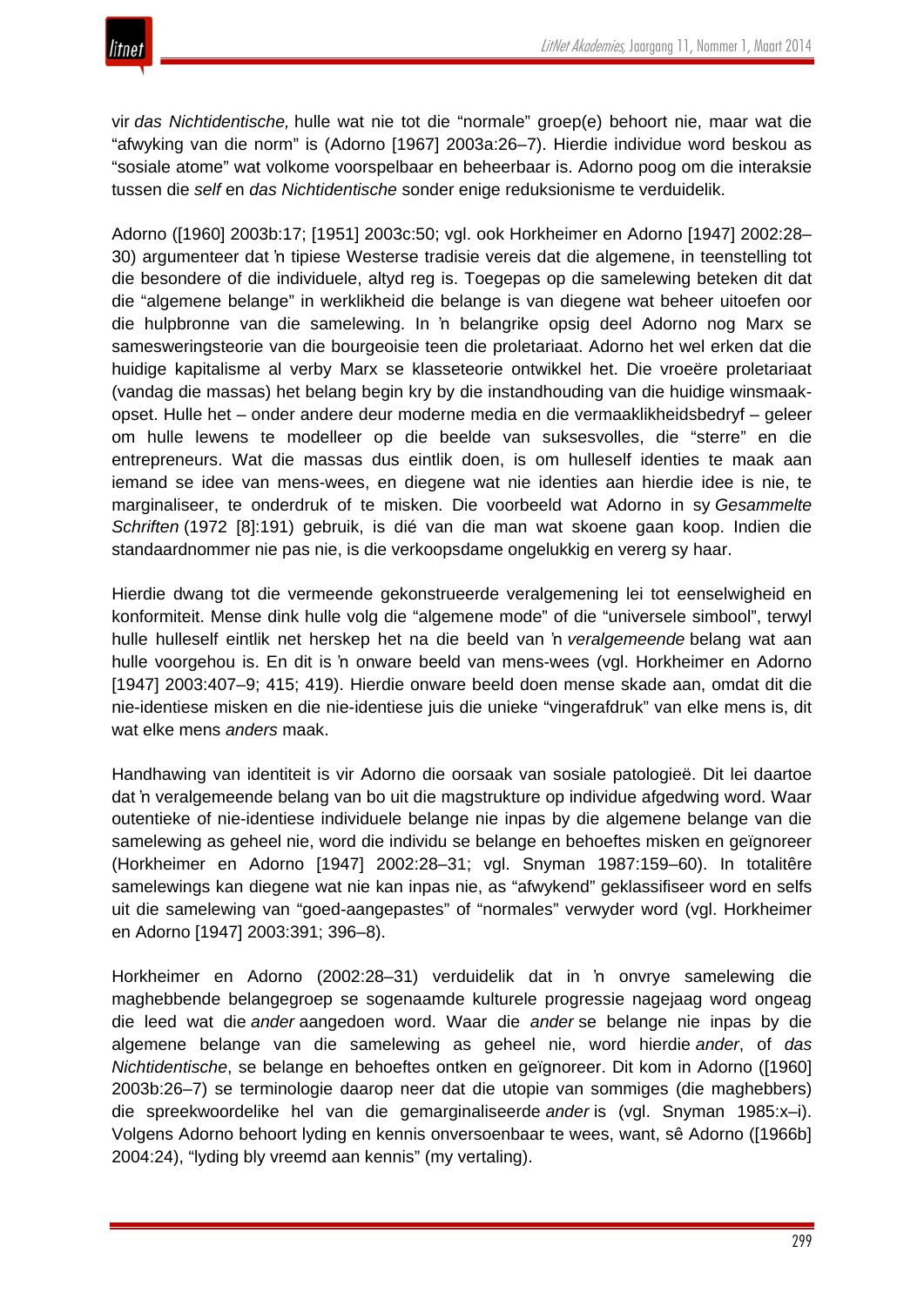

Volgens Adorno ([1951] 2003c:96) is geskiedenis die narratief van dit wat maghebbers aan slagoffers doen en is kunswerke deur en deur histories bepaald. Die geskiedenis van die samelewing is ingebed in die materiaal en vormtaalelemente wat die kunstenaar gebruik. Adorno ([1966b] 2004:112) stel dit soos volg:

Die kunswerk word bemiddel tot werklike geskiedenis deur sy monadologiese kern. Geskiedenis is die inhoud van kunswerke. Om kunswerke te ontleed beteken niks minder nie as om bewus te word van die geskiedenis wat inherent in die kunswerke neerslag gevind het. (My vertaling)

In *Blinde alfabet* is die artistieke materiaal nie net die woorde, hout, aluminium of Braille-skrif wat Boshoff gebruik nie; dit is álles wat die kunstenaar gebruik wat vooraf deur die geskiedenis gevorm is. Omdat die geskiedenis in die materiaal neerslag vind en omdat die kunswerk se materiaal uit die bestaande werklikheid gehaal word, maar op 'n gefragmenteerde wyse, word die kunswerk 'n monade – dit is outonoom en vensterloos, want die kunswerk het (op die oog af) nie verbande met ander kunswerke nie. Boshoff ontleen die term *monade* aan Gottfried W. Leibniz (1646–1716) om die verhouding tussen outonome kuns en die samelewing te verduidelik. Leibniz argumenteer dat monades individuele eenhede is wat oor 'n interne dinamika beskik en vensterloos is in dié sin dat monades mekaar nie affekteer of beïnvloed nie (Adorno [1966b] 2004:308). Elke monade is in sigself 'n refleksie van die heelal. Adorno ([1966b] 2004:6, 54, 237, 271) dra hierdie metafoor op 'n kunswerk oor en daarom stel hy dit dat outentieke kunswerke as sosiale monades beskou kan word. Die kunswerk bevat met ander woorde 'n afspieëling van die hele werklikheid in sigself. Volgens hom vorm elke kunswerk op sigself 'n samehangende eenheid of geheel wat deur 'n dinamiese kragveld van betekenisse saamgestel word (vgl. O'Connor 2000:240).

Adorno ([1966b] 2004:383) verwys na die kubisme wat elemente gefragmenteerd saamvoeg tot 'n nuwe geheelbeeld. In sy verwysing na Kafka (Adorno [1966] 2004:301–4) kom dieselfde gedagte na vore: die skrywer voeg 'n klomp fragmente saam en die leser moet die elemente wat mekaar belig, self saamvoeg om die narratief te vorm. Wat musiek betref, verwys Adorno ([1966b] 2004:288) na die geslote (en speelse oop) vorm van die Weense sonate.

Volgens Adorno ([1966b] 2004:133, 137–8) is alle outentieke kunswerke 'n vorm van uitdrukking, selfs wanneer kunswerke nie mimeties is of enigiets herkenbaars uitbeeld nie. Kunswerke hoef met ander woorde nie historiese gegewens te verbeeld nie. Hy argumenteer dat kunswerke op sigself mimeties van hulleself is. Wat hiermee bedoel word, is dat elke kunswerk inderwaarheid 'n kritiek op vorige kunswerke is, nie net omdat dit nie na ander kunswerke verwys nie, maar ook omdat die kunswerk nie berus op wat reeds gedoen is nie. 'n Kunswerk is met ander woorde 'n "nuwe begin", 'n konstellasie, want die kunstenaar rangskik uiteenlopende fragmente van die werklikheid langs en oor en onder mekaar. Die artistieke materiaal wat die kunstenaar gebruik, bevat inherent die sosiale inhoude of betekenisse van kunswerke; dit is as 't ware in die artistieke materiaal waarmee die kunstenaar sy kunswerk maak, "gesedimenteer" (Adorno [1966b] 2004:146–7, 252). Sodoende kom die sosiale waarheidsinhoud, waarna Adorno ([1966b] 2004:191) as die *Gehalt* van 'n kunswerk verwys, na vore (vgl. Zuidervaart 2010). Met "sosiale waarheidsinhoud" in kunswerke bedoel Adorno vanuit die ervaringsbegrip dat die lyding van slagoffers gehoor moet word. Anders gestel, daar moet aan lyding 'n stem gegee word.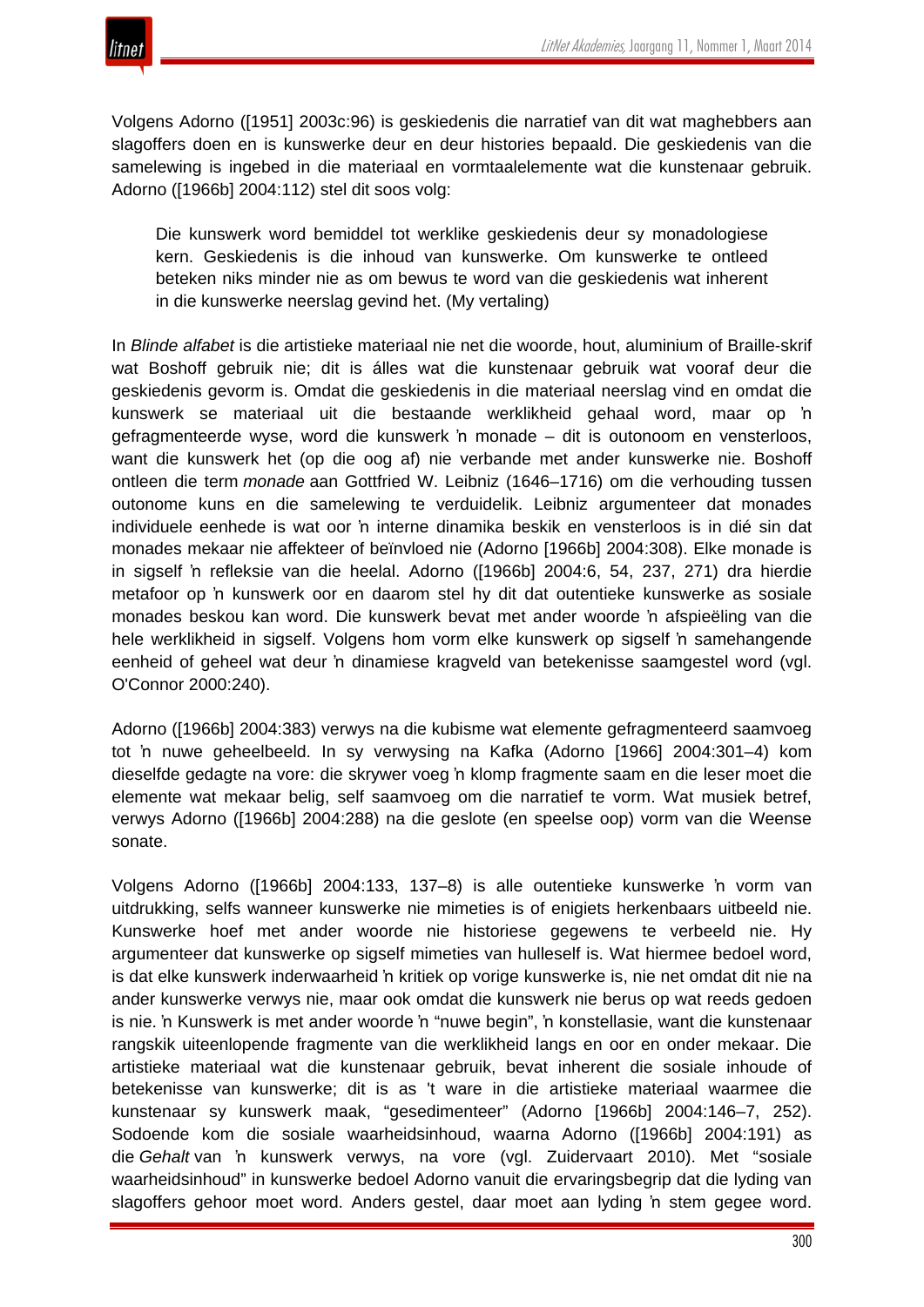

Daarom is Adorno van mening dat kuns 'n terapeutiese rol kan vervul: "[K]uns is ekspressief wanneer dit wat objektief is, subjektief-gemedieerd spreek, of dit nou hartseer, energie of verlange. [...] Lyding word deur ekspressiwiteit in kunswerke uitgedruk" (Adorno [1966b] 2004:146; my vertaling).

*Gehalt* moet met ander woorde verstaan word as sosiaal-bemiddelende en sosiaalbelangrike betekenis. Volgens Adorno [1966b] (2004:299) ontmoet kuns en samelewing in 'n kunswerk se G*ehalt*, en nie in enige eksterne faktore nie. Hy ([1966b] 2004:191–2; vgl. ook Adorno [1966a] 1973:160) stel dit dat die sosiale waarheid slegs in die spesifieke ontkenning (*bestimmte Negation*) van die onwaarheid gevind kan word, met ander woorde in die spesifieke identifisering van die wyse waarop daar in die kunswerk gewys word hoe die lyding van slagoffers misken of geïgnoreer word. *Bestimmte Negation* dui vir Adorno op sowel 'n breuk met die bestaande (met ander woorde 'n afwysing van die oorwig van die valse werklikheid) as 'n kontinuïteit tussen die hede en die toekoms (die "redding" van die moment of element wat belofte inhou van iets wat verby die bestaande na iets beters verwys) (vgl. Adorno ([1949/1963] 2005:350, 393);<sup>3</sup> vgl. ook Zuidervaart 2010). Die klem word op die kunswerk se *Gehalt* geplaas omdat – in navolging van Adorno ([1966b] 2004:146, 191–2, 299) se beskouinge oor outonome kuns – kuns en samelewing mekaar in 'n kunswerk se *Gehalt* ontmoet (vgl. Zuidervaart 2010).

Twee temas staan uit in Adorno se beskouings oor kuns en estetika: die een is 'n hersiene Hegeliaanse vraag of kuns kan oorleef in 'n laat-kapitalistiese wêreld en die ander is 'n hersiening van die vraag vanuit die Marxisme, naamlik of kuns 'n bydrae tot die transformasie van die wêreld kan lewer (vgl. Zuidervaart 2010).

Adorno argumenteer dat om die estetiese betekenis uit kuns te haal, daartoe lei dat kuns vernietig word:

Die hedendaagse afwysing van estetiese betekenis gaan hand aan hand met die afwysing van die kunswerk as iets wat ons uiterlike of innerlike aard weerspieël. Dit is asof die einde van kuns ook dreigend die einde van die mensheid aankondig, 'n mensheid wie se pyn en lyding uitroep na kuns, 'n kuns wat nie versag of verlig nie. Kuns bied aan die mensheid die droom van sy ondergang sodat die mensheid kan wakker word, in beheer van hulself kan bly en kan oorleef [...]. (Adorno [1972] 2003d:384-5; my vertaling)

Adorno ([1966b] 2004:146–7, 275) argumenteer dat kuns enersyds die sosiale teenstelling van die samelewing is en andersyds oor 'n dubbele karakter beskik omdat kuns sigself enersyds van die samelewing afskei, maar terselfdertyd 'n sosiale verskynsel is wat die onopgeloste spannings van die samelewing in sigself absorbeer. Vir Adorno is die *Gehalt* as die sosiale *waarheidsinhoud* van kunswerke die wyse waarop 'n kunswerk die huidige stand van sake uitdaag, maar terselfdertyd ook suggereer hoe dinge in die toekoms anders (beter) sou kon wees. Die kunswerk laat egter in die praktyk dinge onveranderd, want "kuns het waarheid as die skyn van die illusielose" (Adorno [1966] 2004:173–4; my vertaling).

Adorno ([1966b] 2004:17–8) verduidelik hierdie spanning in kunswerke aan die hand van die term *dissonansie*: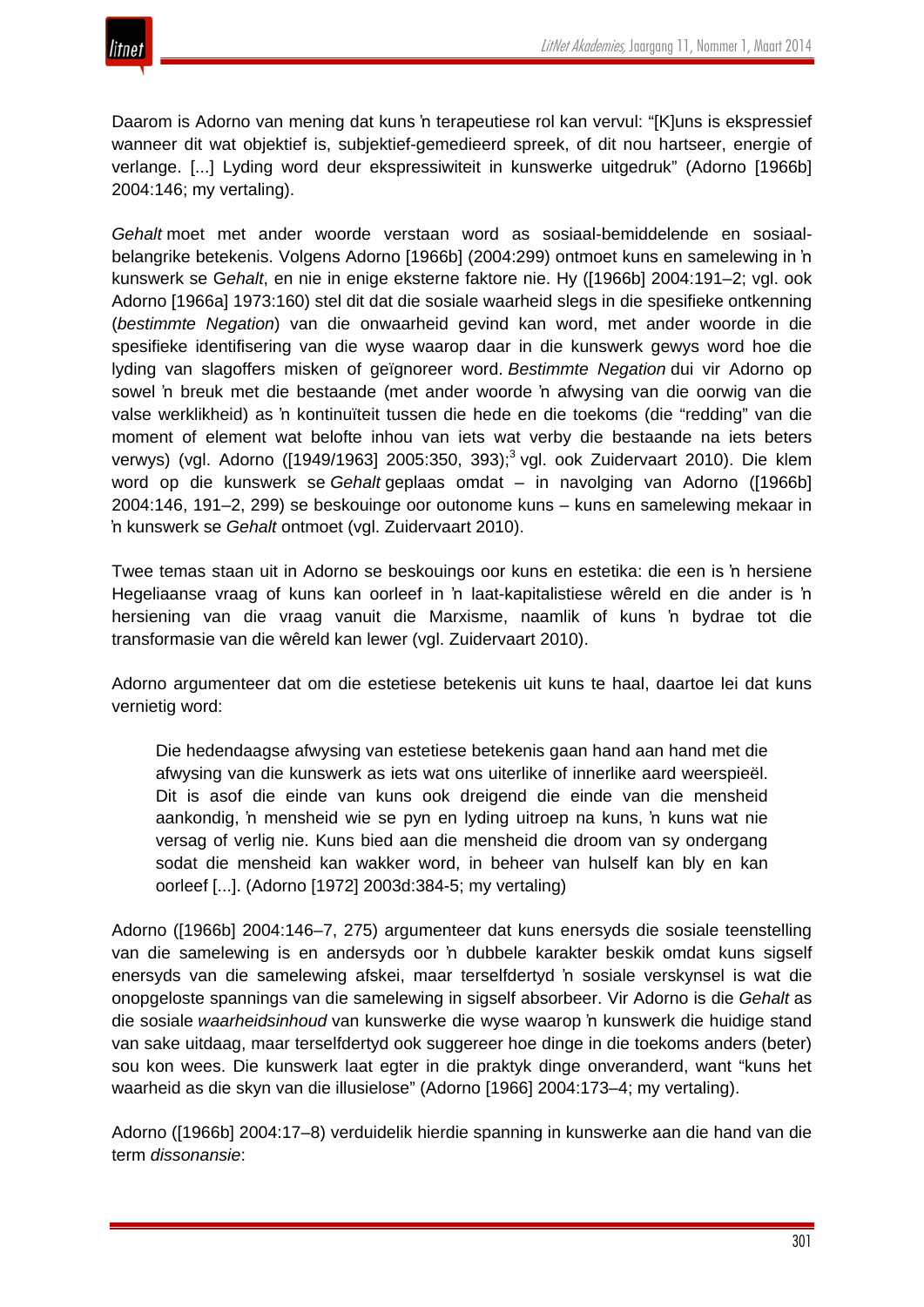

Die bron van die besondere belangrikheid van alle dissonansie vir "nuwe" kuns sedert Baudelaire en Tristan – wat ongetwyfeld 'n kenmerk van die moderne is – is dat die immanente spel van kragte in die kunswerk saamval met die eksterne werklikheid: die kunswerk se mag oor die subjek word gelyklopend meer intens in samehang met die toenemende outonomie van die kunswerk. Dissonansie ontlok uit die kunswerk dit wat vulgêre sosiologie sy sosiale vervreemding noem. (My vertaling)

Adorno ([1967] 2003a:31–3; Jarvis 2002:7–9) se utopiese negatiwiteit is 'n sentrale tema wat betref die samelewing anderkant *das Nichtidentische,* met ander woorde 'n mensliker samelewing. Hy wil die beskadigde lewe sodanig verbeeldingryk interpreteer dat moontlikhede van hoe 'n "onbeskadigde lewe" sou wees, daaruit sal blyk. Omdat kuns iets kan sê wat die filosofie nie kan sê nie, glo Adorno in sy dialektiek van kuns en die samelewing dat kuns (as sosiale monades met eie dinamiese kragvelde van betekenis) oor die moontlikheid beskik om kritiek teen die status quo te lewer. Kuns en samelewing ontmoet mekaar in hierdie dialektiek tussen kuns en samelewing in 'n kunswerk se *Gehalt.*

## **4. Interpretasie van** *Blinde alfabet*

Die titel *Blinde alfabet* doen vreemd aan, want dit dui daarop dat die installasie vir die onwaarskynlikste besoekers aan 'n kunsuitstalling, -galery of -museum bedoel is, naamlik vir blinde besoekers. Daarteenoor maak die teks in Braille Boshoff se bedoeling duidelik: dit kan slegs deur blindes wat Braille ken, gelees word. Om dit te kan doen, moet hulle die installasie – sowel die skrif as die beeldhouwerkies –aanraak.



**Figuur 4. 'n Blinde "aanskouer" "lees" Boshoff se** *Blinde alfabet* **en ontsluit die werk aan siendes**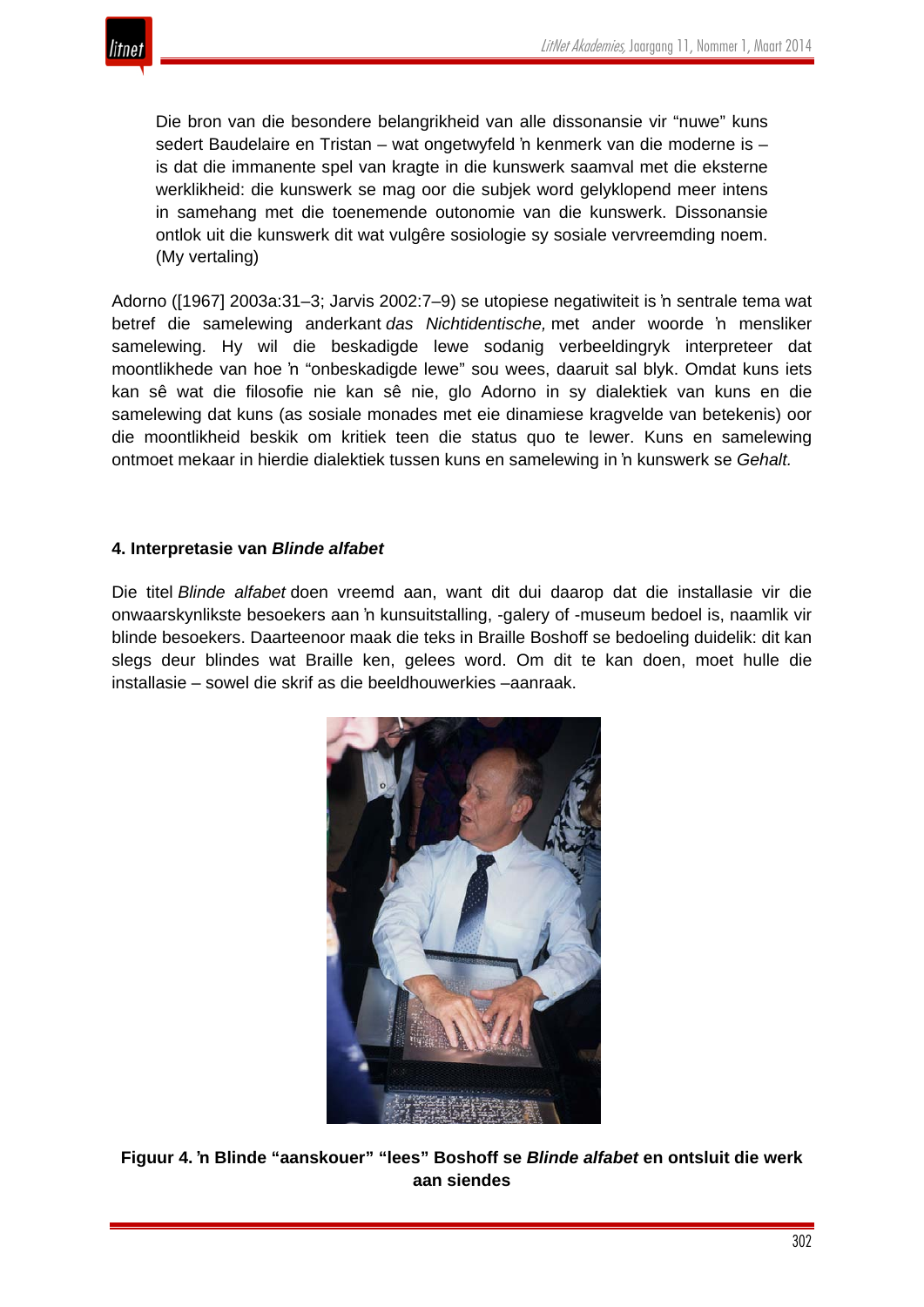

Omdat die blindes nie kan sien nie, weet hulle nie dat hulle "oortree" nie en ignoreer hulle gewoon die "moenie aanraak nie"-borde. Hulle is dikwels – as betreklik ongereelde besoekers aan kunsmuseums en -galerye – onbewus van so 'n konvensie. Gevolglik is sowel die Brailleskrif as die beeldhouwerkies vir die blinde "aanskouer" deur aanraking toeganklik, 'n voorreg wat die "siende" aanskouer (toutologie doelbewus) nie gegun word nie. Van gesofistikeerde aanskouers word verwag om taktiliteit visueel te verwerk en nie deur aanraking nie. Een van die redes hiervoor is volgens Wolterstorff ([1980] 1996:24) dat die meeste kunswerke geskep word ter wille van oordenking wat 'n intellektuele en emosionele ervaring via die sig is en nie via 'n taservaring nie.<sup>4</sup> Soms bestaan een beeldhouwerkie uit 'n verskeidenheid inheemse houtsoorte. Boshoff doen dit om die taktiliteit vir die blindes ten opsigte van die gewig, struktuur en vorm van die beeldhouwerke te verhoog.

Boshoff skort trouens in hierdie installasie 'n hele aantal tradisionele konvensies in die kunswêreld op. Normaalweg is kunsgalerye toeganklik slegs vir, en eksklusief tot die beskikking van, mense wat kan sien. Verder word veronderstel en aanvaar dat sodanige besoekers in kuns belangstel, en bykomend oor 'n bepaalde opvoedkundige profiel en insig in visuele geletterdheid beskik (Boshoff 1997:36–7; Boshoff 2009; Wartenberg 2002:xiii). Voorts heers daar – in die teenwoordigheid van treffende kunswerke deur erkende meesterkunstenaars wat as sodanig deur kunskenners gestempel is – gewoonlik 'n waardige stilte in kunsmuseums en -galerye as "hoër" instellings van kuns. Bykomend, en soos sydelings bo na verwys, dekonstrueer Boshoff die bekende modernistiese aanname dat slegs die uitsonderlike kunskenners, die sogenaamde "knowledgeable experts" (vgl. Wartenberg 2002:xiii) geldige ontsluitings en interpretasies van kunswerke kan maak.

Min mense wat kan sien, kan Braille lees. Dit beteken dat 'n siende besoeker die installasie nie sonder die hulp van 'n blinde Braille-leser kan ontsluit nie. Op hierdie wyse ruil die kunstenaar die sosiale "magsrolle" van siendes en blindes in die alledaagse gang van sake om en moedig hy sosiale interaksie en kommunikasie in 'n kunsgalery aan. Sodoende word die konvensionele "waardige stilte" wat veronderstel is om in kunsgalerye te heers, opgeskort.

Omdat blinde besoekers aan die galery nie die kennisgewing wat die aanraking van kunswerke verbied, kan sien nie, onthul haar of sy ongeïnhibeerde aanraking eers 'n bekende Braille-teks, daarna verduidelik dit die gebeeldhoude objek binne die houer. Daarna ondersoek hulle tastend die beeldhouwerk binnein die houer. Wanneer sy of hy na die volgende houer aanbeweeg, is dit reg langs die vorige houer geplaas, wat maak dat blindes nie verdwaal terwyl hulle soek na die volgende kunswerk of sin daarvan probeer maak nie. Wanneer die verwarde siende besoekers sien hoe die blinde mense hulself geniet, raadpleeg hulle spoedig die blindes vir 'n verduideliking. (Boshoff 2009; my vertaling)

Boshoff (2009) stel dit spesifiek op sy webblad dat hy doelbewus mense wat kan sien, met die ontsluiting van hierdie installasie wou benadeel: "Ek moes dieselfde gevoel van teleurstelling op die tradisionele galerybesoekers afdwing as wat blinde mense gewoonlik ervaar wanneer beperkings op hulle geplaas word" (my vertaling). Op 'n slim-subtiele wyse, dus, herinner Boshoff ons, die "siende blindes", aan die leefwêreld van die gesiggestremdes, wie se lewensgenot en -ervarings en bewegings dikwels aan bande gelê word deur ondeurdagte en onsensitiewe optrede van ons "normales" in 'n siende samelewing. Hy open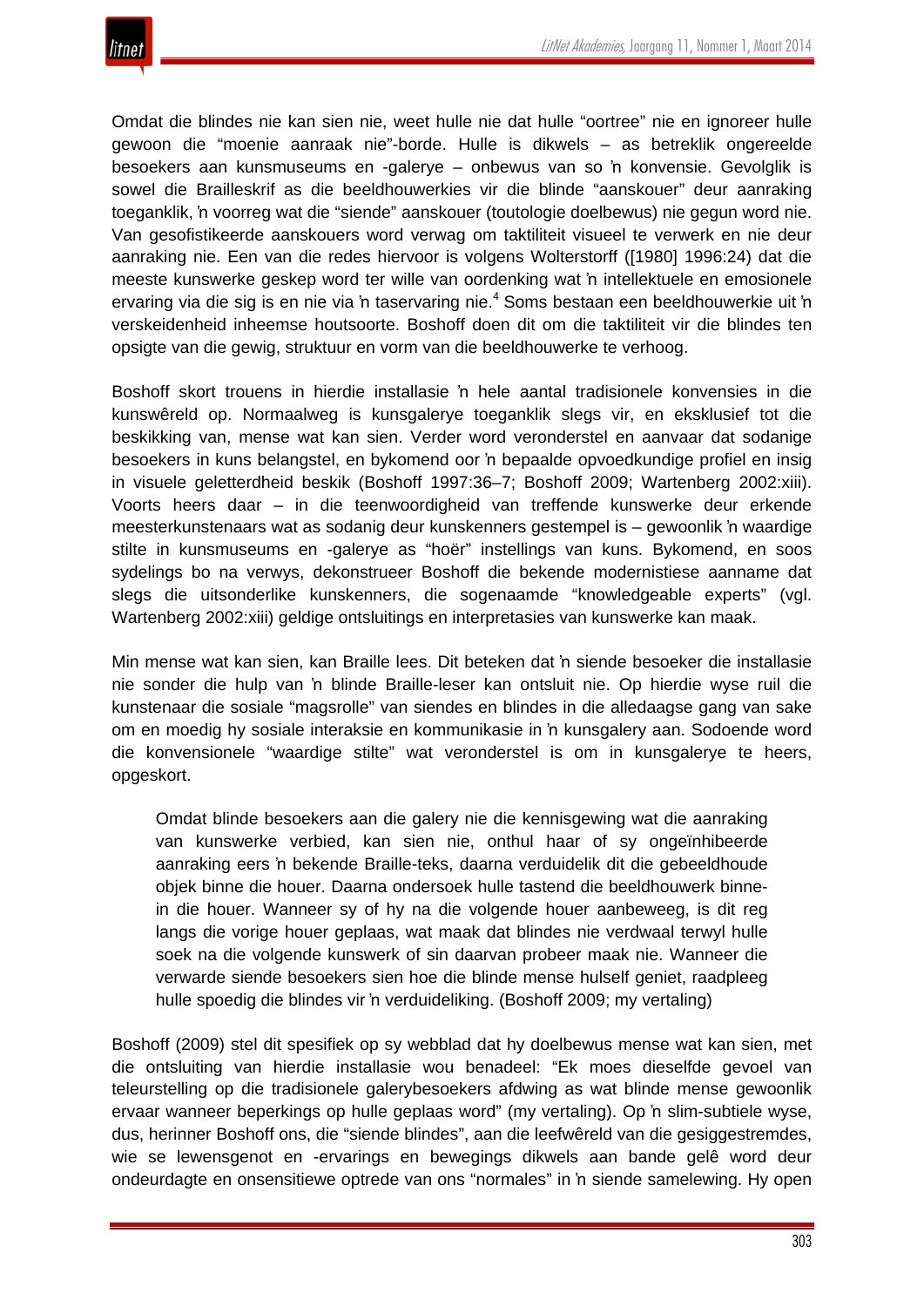

konseptueel as 't ware die "oë" van die siendes vir die sosiale onreg wat blindes dikwels ervaar of aangedoen word.

Clarkson (2013:6) $5$  vestig die aandag op die noodwendige spannings wat in Boshoff se werk voorkom: spanning tussen orde en anargie, asook tussen konsep en "waarnemingsinhoud" (*percept*). Sy vind aansluiting by Adorno (2004:191) se onderskeid tussen die *Gehalt* en die *Inhalt* van kunswerke. Soos hier bo verduidelik, verwys Adorno met *Gehalt* na die waarheidsinhoud van kunswerke (Clarkson se term *konsep*) en met *Inhalt* na die kunswerk as sodanig, dit wat die aanskouers waarneem wanneer hulle na 'n kunswerk kyk. Volgens Adorno beskik elke kunswerk oor sy eie *Gehalt* kragtens 'n interne dialektiek tussen die *Inhalt* en die vorm (vgl. Zuidervaart 2007). Aangesien aanskouers deur Boshoff tot gesprekvoering aangemoedig word, en omdat aanskouers die werke mag aanraak, keer die kunstenaar die tradisionele orde (Clarkson se terminologie) om wat in kunsgalerye gehandhaaf "moet" word. Boonop doen Boshoff die ongewone deur 'n installasie vir blindes te skep. Sodoende omskep hy – weer in die woorde van Clarkson – stelsel in anargie.

Boshoff voer dit nog verder. Omdat die beeldhouwerke moeilik sigbaar is, en omdat die staalhouers in lang rye ongemaklik naby aan mekaar geplaas is, op ongeveer armlengte, voel die "siende" aanskouer gou verward en moedeloos. Daar is ook geen afwisseling of onderbreking van klassieke reglynigheid nie. Die werk kom vir 'n besoeker met normale sig met die eerste oogopslag geordend en bykans eentonig voor. Blinde mense raak egter nie verward oor die rye en rye houers wat so naby aan mekaar staan nie, want hulle sien dit nie. Die teendeel geld: dit help hulle om maklik hul weg te vind van een kunswerk na die volgende. Nadat hulle klaar die enkele Braille-teks en beeldhouwerk voor hulle tastend "besigtig" het, beweeg hulle gemaklik aan na die volgende houer.

Om terug te keer na hierdie sogenaamde "eentonigheid" in *Blinde alfabet:* sedert die laat 19de en vroeë 20ste eeu het kunstenaars simmetrie vermy juis omdat dit vervelig en saai is en nie opval nie. Boshoff, daarenteen, maak juis van saaiheid, soos in 'n bykans "resepmatige" herhaling en reglynigheid in van sy installasies, gebruik. Tog is die klassieke eenheidsidee nie vir Boshoff belangrik nie en kan dit daarom nie 'n sleutel tot die ontsluiting van sy kunswerke bied nie. Sy installasies is eerder 'n konstellasie van verskillende saamgevoegde, op die oog af "onversoenbare", estetiese elemente (in hierdie geval woorde, skrif, taal, houtbeeldhouwerke, aluminium en staal).

Die vreemde en moeilike woorde wat in Braille in die installasie gebruik word, vereis verder 'n bepaalde sofistikasie van die "aanskouers": *Blinde alfabet* is toeganklik slegs vir blindes wat Braille wat Engels is, kan lees. Die kunstenaar trap nie in die slaggat om blinde mense as dom, oningelig en "agtergeblewe" in 'n samelewing te stereotipeer bloot omdat hulle 'n siggebrek het nie. Stereotipering dui immers op die geneigdheid om diegene wat nie tot die bepaalde sosiale en samelewingsgroep behoort nie, te klassifiseer omdat hulle anders is, om hulle as 'n anonieme en amorfe massa sonder enige individueel identifiseerbare eienskappe, oftewel as die "afwyking van die norm", te beskou (vgl. Adorno 2003a:26–7; Dubow 2006:58): "Alhoewel *Blinde alfabet* die blindes bo siende mense bevoordeel, bly dit steeds 'n hulpmiddel wat net die blinde elite beskore is, naamlik diegene wat Braille in Engels kan lees" (Vladislavic 2005:64; my vertaling).

Om gesprekvoering oor die kunswerk te kan voer, is woorde onontbeerlik. Boshoff gebruik die mees onwaarskynlikes, die blindes, om sy installasiekunswerk te ontsluit. In sy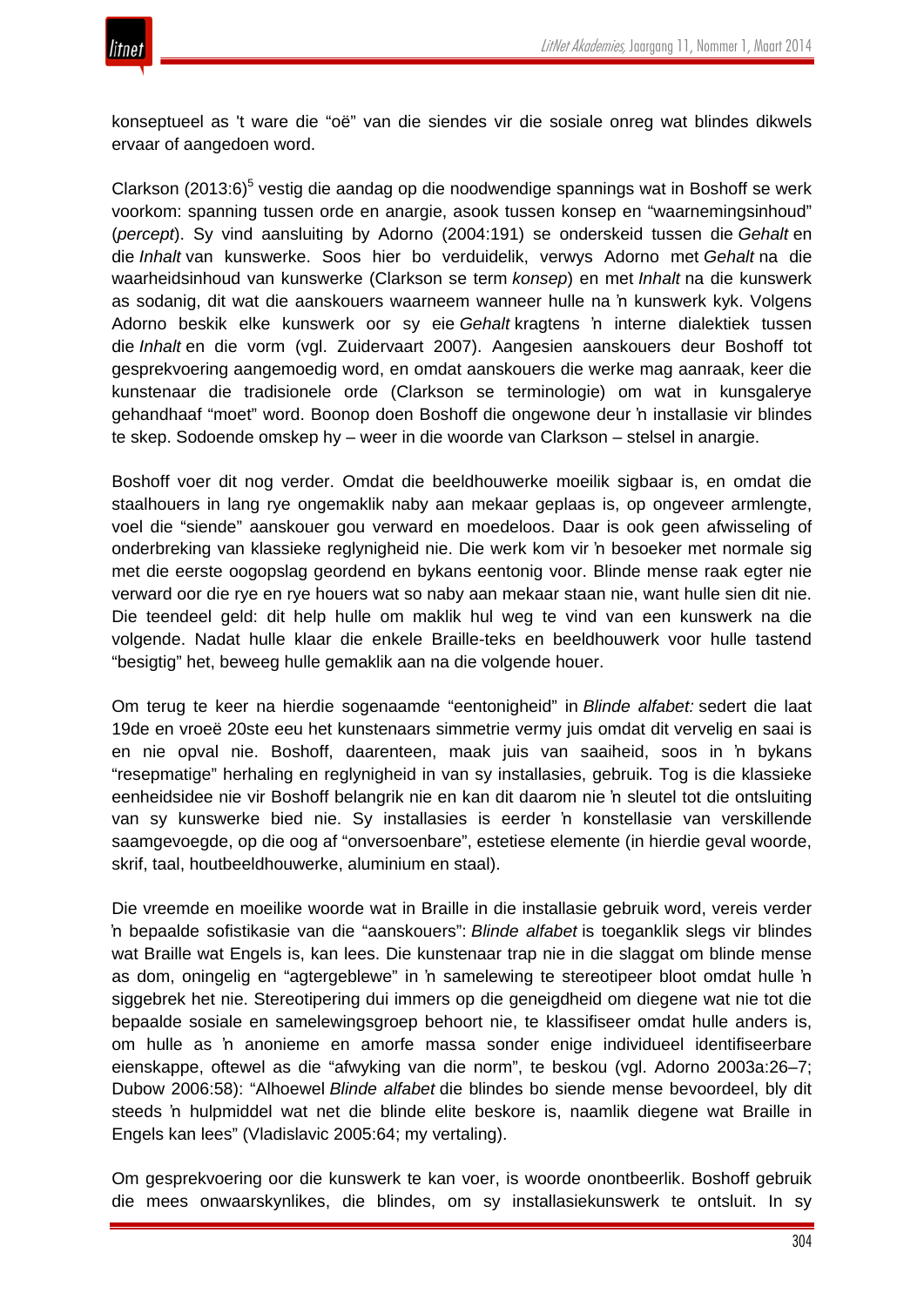

manipulering tot gesprekvoering staan die installasie as kunsobjek sentraal. Hiermee bevestig die kunstenaar die opmerking van Richards (2002:36) dat konseptuele kuns se dematerialisering van die kunsobjek paradoksaal voorkom, tensy konseptuele kuns verbind word met 'n voortgesette dadaïstiese beskouing van anti-estetiese en antiretinale kunsbeskouinge in 'n reaksie teen tradisionele Westerse kunsbeskouinge. Wat Richards hiermee bedoel, is dat alhoewel die denke wat tot die konsep aanleiding gegee het, in konseptuele kuns die voorrang geniet, geen kommunikasie, kritiek of plesier uit 'n kunswerk geput kan word indien daar nie 'n kunsobjek – hetsy as kunswerk as sodanig of as dokumentasie – materialiseer nie. Kortom, 'n kunswerk – soos *Blinde alfabet –* kan nie werklik van sy "dinglikheid" of "objeklikheid" ontsnap nie.

Met inagneming van die dadaïstiese kunstenaar Marcel Duchamp (1887–1968) se gebruik van die term *readymades*<sup>6</sup> as 'n benoeming van gevonde objekte en gebruiksartikels wat tot of in kunswerke geherkontekstualiseer word, "verhef" Boshoff woorde en woordeboeke in sy taalgebaseerde installasies tot *readymades* in die kunskonteks.

Aangesien blindes, die mees onwaarskynlike besoekers aan kunsgalerye, die installasie vir siende mense moet ontsluit, skort Boshoff ook die rol van die tradisionele sogenaamde "kunskenners" op. Vir blindes om kunswerke te kan ontsluit, raak hulle die kunsobjek aan, bevoel en streel hulle dit. Sodoende verkry kuns 'n taktiele dimensie wat "siende" aanskouers ontneem word. *Blinde alfabet* gaan met ander woorde korrektief te werk en beklemtoon die vel as 'n tasorgaan. Vir die kunstenaar is die vel as 'n orgaan van aanraking belangrik, en nie net as 'n onderskeiding van velkleur, soos wat dit die beklemtoning ontvang het gedurende Suid-Afrika se koloniale en apartheidsverlede nie. Boshoff openbaar deur *Blinde alfabet* dat die vel in staat is om fyner onderskeidings te tref as waartoe die blote oog in staat is. Tas en aanraking dien as "brugbouende gereedskap om die sosiale kloof van die verlede te help genees" (Vladislavic 2005:61; my vertaling). Sosiale afstand word verklein deur die intieme persoonlike aanraking: "Die *Blinde alfabet-*projek herstel die integriteit van interaktiewe gesprekvoering" (Boshoff 2009; Boshoff 1997:40; my vertaling).

Die kunstenaar ken dieselfde brugbouende funksie aan taal toe as aan die vel as tas- en aanrakingsorgaan. Hy doen dit deur sosiale groepe wat nie dikwels of gemaklik met mekaar kommunikeer nie, tot gesprekvoering aan te moedig (Boshoff 2009). Op hierdie wyse dekonstrueer hy die mag wat aan taal toegeken is, as 'n medium van nasionalistiese en ideologiese eksklusiwiteit (vgl. Fanon 1986:31). Vladislavic (2005:61–2) sê tereg dat *Blinde alfabet* beskou kan word as 'n tipe toneeldekor vir die ommekeer van die tradisionele orde van 'n voorafingenome rangorde en superioriteit wat vir lank in die Westerse samelewings as normaal beskou is. Kolonialisme en apartheid se obsessie met velkleur as dié indeks van afwyking en verskil het, soos hier bo gestel, die aandag op slegs een aspek van die velorgaan gefokus, naamlik die kleur, wat daarom visueel waarneembaar is.

Die ommekeer van mag wat die kunstenaar via *Blinde alfabet* teweegbring, is enersyds metafories 'n kritiek op kolonialisme en apartheid en andersyds 'n manifestasie van die strewe na 'n postkoloniale en postapartheidstoestand. Die kunstenaar is vol hoop: 'n mensliker samelewing is binne bereik indien gesprekvoering met deernis en begrip van mekaar as prioriteit gestel word – al word so 'n samelewing gekenmerk deur 'n "beskadigde lewe" (vgl. die subtitel van Adorno [1951] 2003c se *Minima Moralia* – *Reflections from a damaged life*).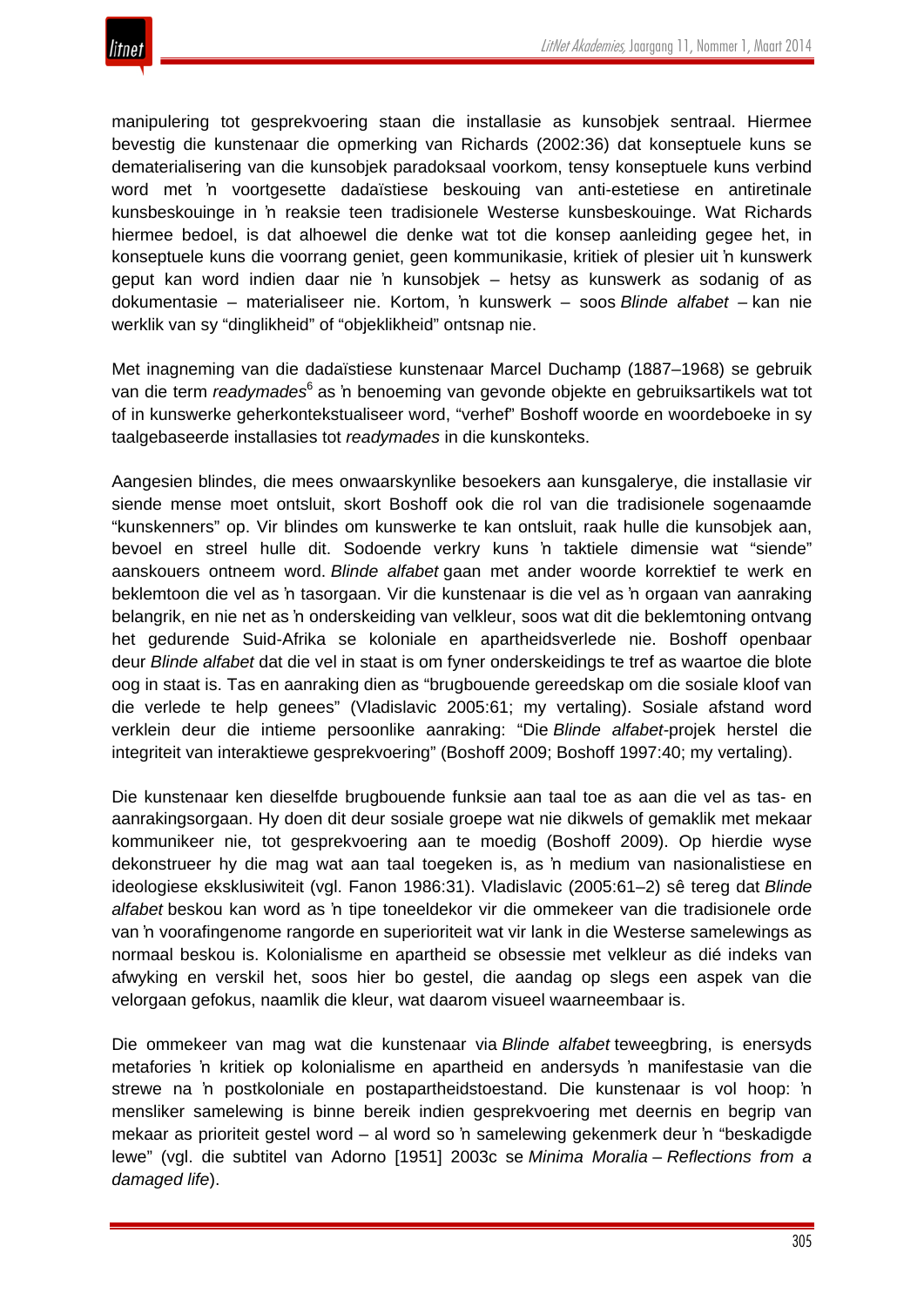Die gesprek wat deur *Blinde alfabet* ontlok word tussen die siende en die blinde dien as 'n metafoor vir die gesprek wat op nasionale vlak plaasgevind het tussen diegene in die duister en die verligtes. Sowel die gesprekke wat deur *Blinde alfabet* ontlok word, as die onderhandelingsgesprekke tussen die voormalige NP-regering en die destyds verbanne ANC in die aanloop tot die ontstaan van 'n demokratiese bedeling in Suid-Afrika, kan beskou word as onderhandelings tussen groepe wat oor ongelyke mag beskik het (Vladislavic 2005:61).

Deur (sy) estetiese konkretisering bring Boshoff sy artistieke interpretasie en visuele vormgewing van filosofiese idees konseptueel tot uitdrukking en verwerklik hy dit vir en voor die aanskouer. Anders gestel, hy ver-werklik en ver-beeld. Die "valse" werklikheid waar "algemene belange" en sogenaamde progressie nagejaag word, word deur die kunstenaar ontmasker. Boshoff bring deur middel van sy kuns Adorno ([1966b] 2004) se argument tot visuele uitdrukking en estetiese konkretisering, naamlik dat kuns nie mimeties van die werklikheid moet wees nie, maar dat die werklikheid die kuns moet naboots om tot verwerkliking te kan kom: "Ons moet die teorie van nabootsing van die realistiese estetika omkeer: die werklikheid behoort in 'n subtiele sin kunswerke na te boots en nie andersom nie. [...] Want slegs dit wat nie in hierdie wêreld inpas nie, is waar" (Adorno [1966b] 2004:182, 76; my vertaling).

Die tegniek wat die kunstenaar deur middel van sy kuns aanwend om gesprekvoering tussen mense uit verskillende sosiale groeperinge aan te moedig, is gebaseer op dieselfde patroon as dié waarop die tradisionele mondelinge oorleweringstradisie van die inheemse bevolkingsgroepe gebaseer is. Dit behels naamlik om deur diskoers en dialoog inligting, ervarings en insigte uit te ruil. Op hierdie wyse, glo Boshoff, word nuwe vriendskappe gesmee, en konflikte en verskille deur diskoerse beredder om uiteindelik tot konsensus te kom. Boshoff se oortuiging sluit aan by Habermas (1979) se beklemtoning in sy *Communication and the evolution of society* dat dit die ideaal is om konflikte en verskille deur diskoerse te beredder (vgl. Bernstein 1991:205–7).<sup>7</sup>

Deur die ommekeer van die normale verhouding wat bestaan tussen die tradisionele "hulpverskaffers" en die "hulpbehoewendes" in 'n siende wêreld, open die kunstenaar, metafories gesproke, die "siende blindes" se oë en maak hy hulle bewus van en sensitief vir die behoeftes van blindes. Siendes leer die blindes se leefwêreld ken en word terselfdertyd daaraan herinner hoe hulle dikwels teenoor blindes (en ander hulpbehoewendes) optree, omdat hulle hulself nou in die rol van die "hulpbehoewendes" en gemarginaliseerdes bevind.

Clarkson (2013:9, 22–3) wys op die belangrike rol wat 'n gedeelde taal en gesprekvoering speel om regverdigheid en versoening te bewerkstellig. Versoening vereis juis dat 'n mens die uitdaging moet aanvaar om persoonlike grense oor te steek en jouself in die skoene van 'n ander te plaas. Dit vra met ander woorde om aktiewe optrede. 'n Begrip van hierdie installasie van Boshoff vereis immers 'n gesprek met iemand met wie jy nie normaalweg sou gesels nie – dit beteken dat bestaande taalgrense oorgesteek moet word. In hierdie geval is die taalgrens Braille. Die krag van die werk lê in die potensiaal wat die kunswerk inhou om verandering te bewerkstellig eerder as in die tema wat uitgebeeld word.

Celan (1986:44) beklemtoon dat kuns oor 'n etiese resonansie beskik. Hy stel dat diegene wie se oë en denke op kuns gerig is, van hulleself vergeet. Kuns dra by tot die nodige afstand van selfbeheptheid en die eie ek. Kuns maak as 't ware die pad oop vir nuwe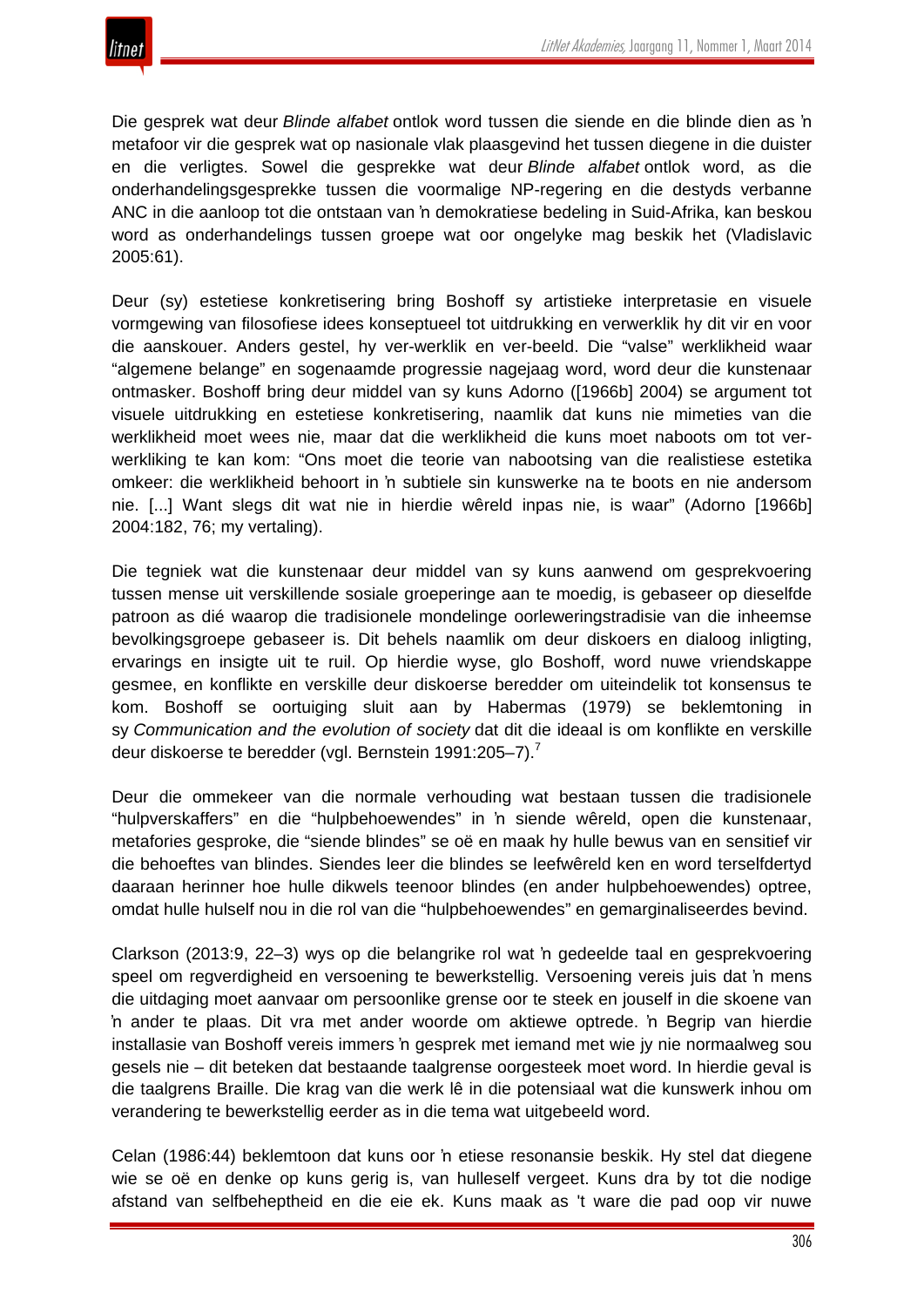

moontlikhede en ervarings. Om versoening deur kuns te bewerkstellig, word van die kunstenaar verwag om met die nodige tegniese vaardigheid kreatief te wees en risiko's te loop. Die proses van versoening begin met die konsep en 'n vooruitskouing na die uitwerking daarvan op die toekoms, sodat dit dit die moeite werd maak om te onthou (kyk Clarkson (2013:17). Daar sou daarom beweer kon word dat Boshoff se kuns toekomsgerig is.

Alhoewel hy groot installasies skep, oorheers Boshoff se kuns nie die omringende galeryruimte nie, maar dit is noodsaaklik vir die interaksie en opvolgende gesprekke tussen aanskouers. Dit is die gesprekvoering wat die kunstenaar aanmoedig wat die ruimte konseptueel oorheers. Verder is sy installasies nie selfverwysend soos kenmerkend is van die visuele kunste tydens die moderne era nie, maar gerig op 'n wyer sosiale vlak, in die dampkring van die skep van 'n "geesverwant" (Kant [1790] 2002:55; my vertaling). Hierin is Boshoff se konseptualisme geleë. Die kunstenaar bring sy konseptuele idee tot verwerkliking deur die dialektiese verhouding tussen die materiaal wat hy vir sy kunswerke gebruik en die omringende ruimte waarin hy sy installasies plaas.

#### **5. Ten slotte**

Die filosofiese idee wat Boshoff wil tuisbring, is sy artistieke interpretasie waarin hy inherente kritiek lewer op ongelyke magsverhoudinge en poog om sosiale verhoudinge voortspruitend uit sodanige magbeskouinge te herstel. Met *Blinde alfabet* toon die kunstenaar sy sensitiwiteit vir die "agtergeblewenes" en gemarginaliseerdes in die samelewing. Hy doen dit deur die omruiling van die tradisionele magsrolle van "hulpverskaffers" en "hulpbehoewendes"*.* "Hulpverskaffers", wat normaalweg as die "norm" beskou word waaraan die "hulpbehoewendes" gemeet word, word nou die hulpbehoewendes. Sodoende word die "afwykendes" bó die "normale" aanskouers bevoordeel.

Om te kan slaag in sy estetiese doelwitte, gaan Boshoff nie militant of op 'n onestetiese wyse te werk nie. In sy bydrae tot die skep van 'n mensliker samelewing dematerialiseer hy nie die kunswerk nie en beskou hy homself ook nie as die Meesterskrywer nie. Die klassieke eenheidsidee is nie vir Boshoff belangrik nie, al gebruik hy woordeboekkonsepte as gevonde objekte vir estetiese aanskoue en al is sy werke 'n konstellasie van verskillende elemente. Boshoff is oortuig van 'n onderliggende goeie en harmonieuse dimensie van kuns. Hierdie "tradisionele" waardes van kuns kom tot uitdrukking in onder andere sy kunstenaarsintegriteit en in sy erns, navorsing, moeite en arbeid, asook in sy fyn spel met woorde en konvensies.

#### **Bibliografie**

Adorno, T.W. 1972. *Gesammelte Schriften*, Deel 8. Frankfurt am Main: Suhrkamp.

Adorno, T.W. [1966a] 1973. *Negative dialectics*. Vertaal deur E.B. Ashton. New York: Seabury Press.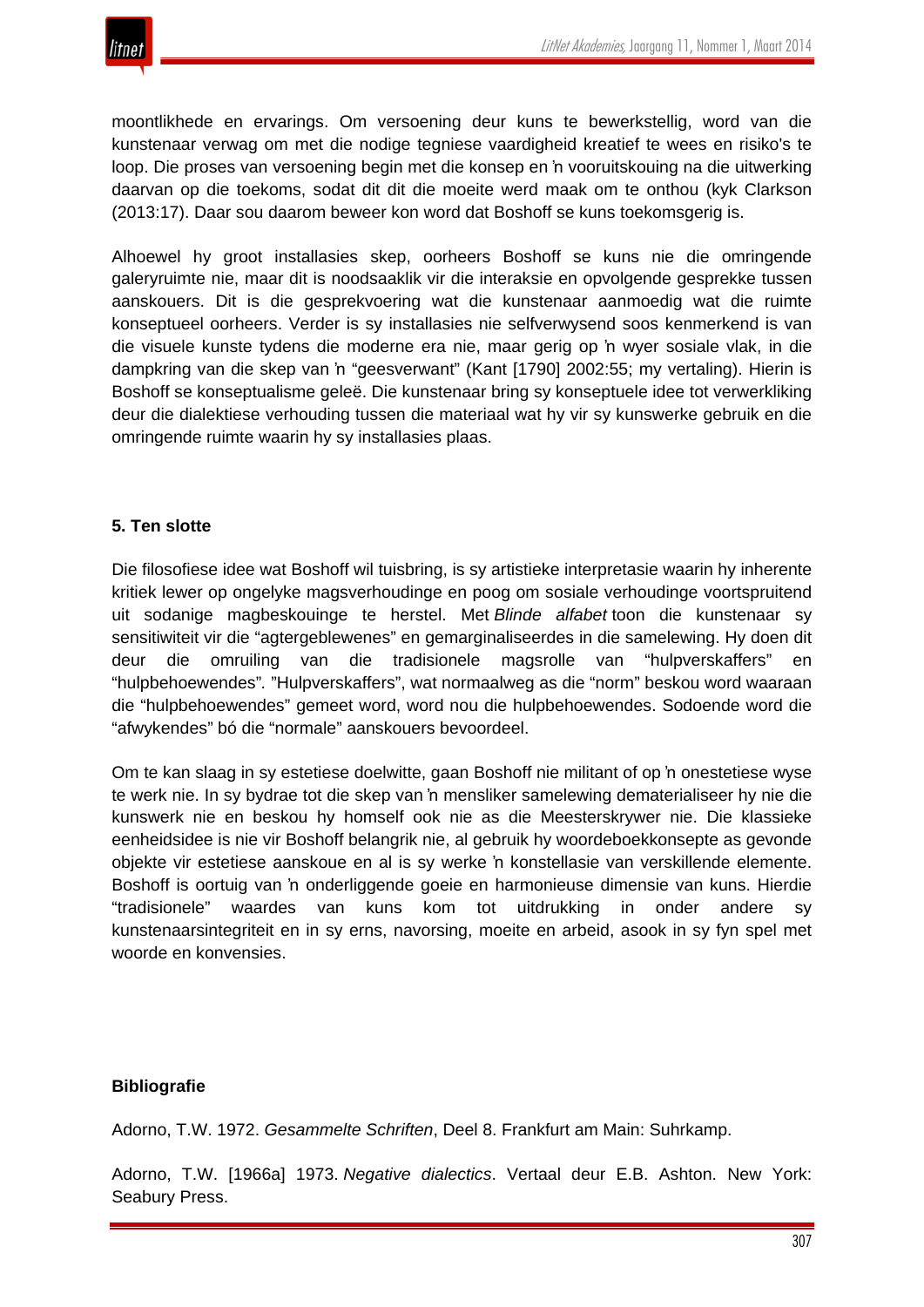

—. [1967]. 2003a. Education after Auschwitz. Vertaal deur H.W. Pickford. In Tiedemann (red.) 2003.

—. [1960]. 2003b. The meaning of working through the past. Vertaal deur H.W. Pickford. In Tiedemann (red.) 2003.

—. [1951]. 2003c. Selections from *Minima Moralia*: *Reflections from a damaged life*. Vertaal deur E. Jephcott. In Tiedemann (red.) 2003.

—. [1972]. 2003d. Reflections on class theory. In Tiedemann (red.) 2003.

—. [1967]. 2003e. Art and the arts. In Tiedemann (red.) 2003.

—. [1966b]. 2004. *Aesthetic theory*. Onder redakteurskap van G. Adorno en R. Tiedemann. Vertaal deur R. Hulolot-Kentor. Londen: Continuum.

—. [1949/1963]. 2005. *Critical models: Interventions and catchwords*. Vertaal deur H. Pickford. New York: Columbia University Press.

Beardsley, M.C. [1960]. 2002. An aesthetic definition of art. In Wartenberg (red.) 2002.

Bernstein, R.J. 1991. *The new constellation: The ethical-political horizons of modernity/postmodernity*. Cambridge: Polity Press.

Boshoff, W. 1997. Aesthetics of touch: Notes towards a blind aesthetic. *Image & Text,* 7:36– 41.

—. 2009. Willem Boshoff. http://www.willemboshoff.com (12 April 2010 geraadpleeg).

—. 2013. Willem Boshoff: Curriculum Vitae.

http://www.willemboshoff.com/documents/curriculumvitae.htm (15 Oktober 2013 geraadpleeg).

Cabanne, P. 1971. *Dialogues with Marcel Duchamp*. Londen: Thames & Hudson.

Celan, P. 1986. *The meridian. Collected prose.* Vertaal deur R. Waldrop. Manchester: Carcanet.

Clarkson, C. 2008. Drawing the line: Justice and the art of reconciliation*.* In Du Bois en Du Bois-Pedain (reds.) 2008.

—. 2013. *Drawing the line: justice and the art of reconciliation.* http://www.willemboshoff.com/documents/general-essays/CarrolClarkson-Drawing the Line.pdf (10 Januarie 2013 geraadpleeg).

Du Bois, F. en A. du Bois-Pedain (reds.). 2008. *Justice and reconciliation in post-apartheid South Africa. Cambridge: Cambridge University Press.*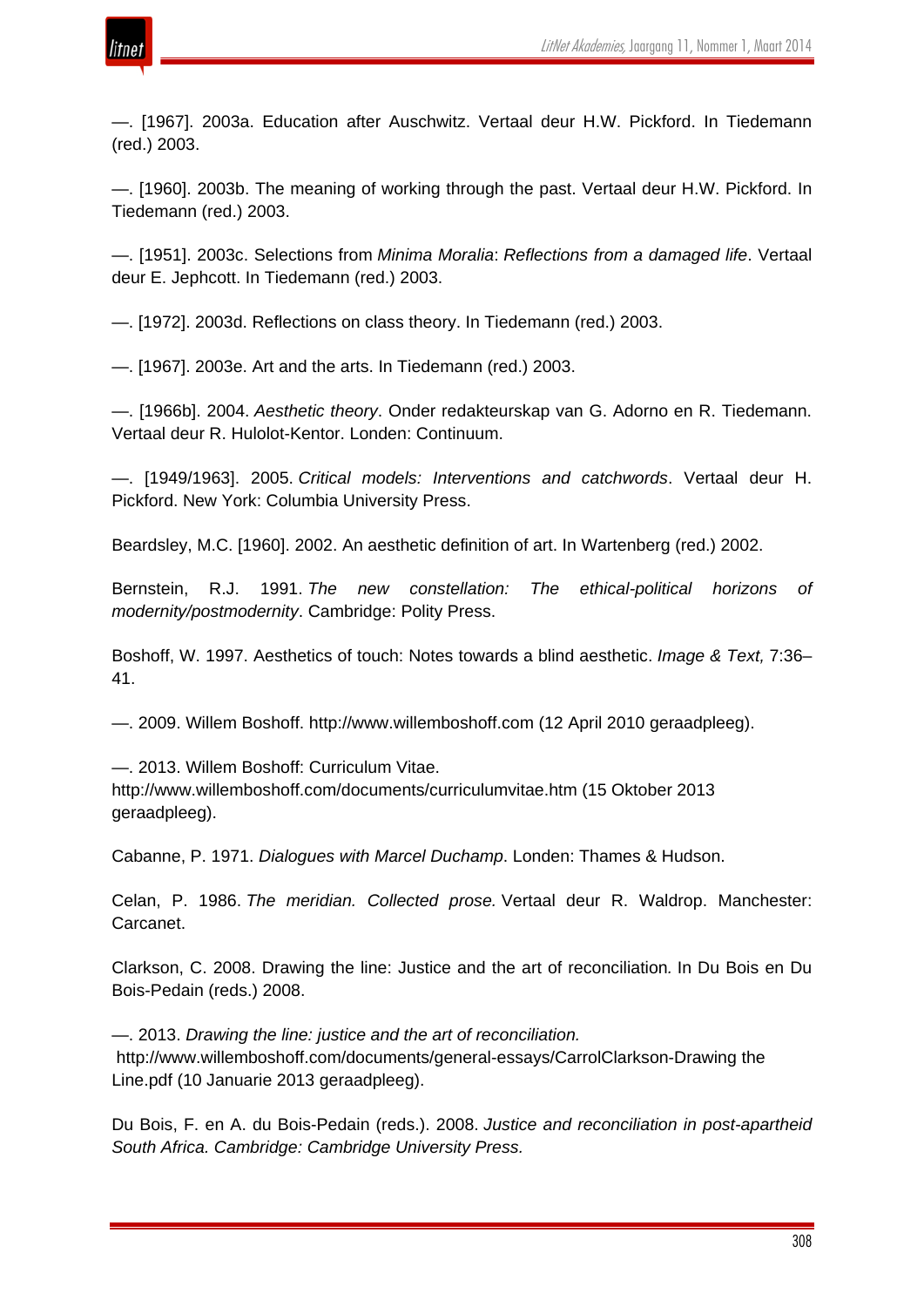



Dubow, S. 2006. *A commonwealth of knowledge: Science, sensibility and white South Africa, 1820–2000*. New York: Oxford University Press.

Fanon, F. [1952] 1986. *Black skin, white masks*. Vertaal deur C.L. Markmann en voorwoord deur H.K. Bhabha. Londen: Pluto.

Foucault, M. 1980. *Language, counter-memory, practice: Selected essays and interviews*. Ithaca: Cornell University Press.

Godfrey, T. 1999. *Conceptual art*. Londen: Phaidon.

Habermas, J. 1979. *Communication and the evolution of society*. Vertaal deur J.J. Shapiro. Boston: Beacon.

Horkheimer, M. en T.W. Adorno. [1947] 2002. *Dialectic of enlightenment: Philosophical fragments*. Onder redakteurskap van G.S. Noerr en vertaal deur S. Jephcott. Stanford: Stanford University Press.

—. 2003. Elements of anti-semitism: Limits of enlightenment. In Tiedemann (red.) 2003.

Jarvis, S. 2002. *Adorno: A critical introduction*. Cambridge: Polity Press.

Kant, I. [1790] 2002. The critique of judgement. In Wartenberg (red.) 2002.

Lyotard, J.F. 1984. *The postmodern condition: A report on knowledge*. Manchester: Manchester University Press.

O'Connor, B. (red)*.* 2000. *The Adorno reader*. Oxford: Blackwell.

Richards, C. 2002. The thought is the thing. *Art South Africa,* 1(2):34–40.

Snyman, J.J. 1985. Adorno: Kritiek en utopie. Ongepubliseerde PhD-proefskrif, Randse Afrikaanse Universiteit.

—. 1987. Die wetenskapsopvatting van die Frankfurtse Skool. In Snyman en Du Plessis (reds.) 1987.

—. 2001. Between Africa and Europe: The language(s) of civilization(s). Katalogus van die uitstalling *Unpacking Europe*, gehou in Rotterdam, Nederland in 2001. http://art.co.za/willemboshoff/panifice/panifice01.htm (8 Februarie 2007 geraadpleeg).

Snyman, J.J. en P.G.W. du Plessis (reds.). 1987. *Wetenskapsbeelde in die geesteswetenskappe.* Pretoria: Raad vir Geesteswetenskaplike Navorsing (RGN).

Tiedemann, R. 2003. (red.). *Can one live after Auschwitz? A philosophical reader*. Stanford: Stanford University Press.

Vladislavic, I. 2005. *Willem Boshoff*. Taxi-011. Johannesburg: David Krut.